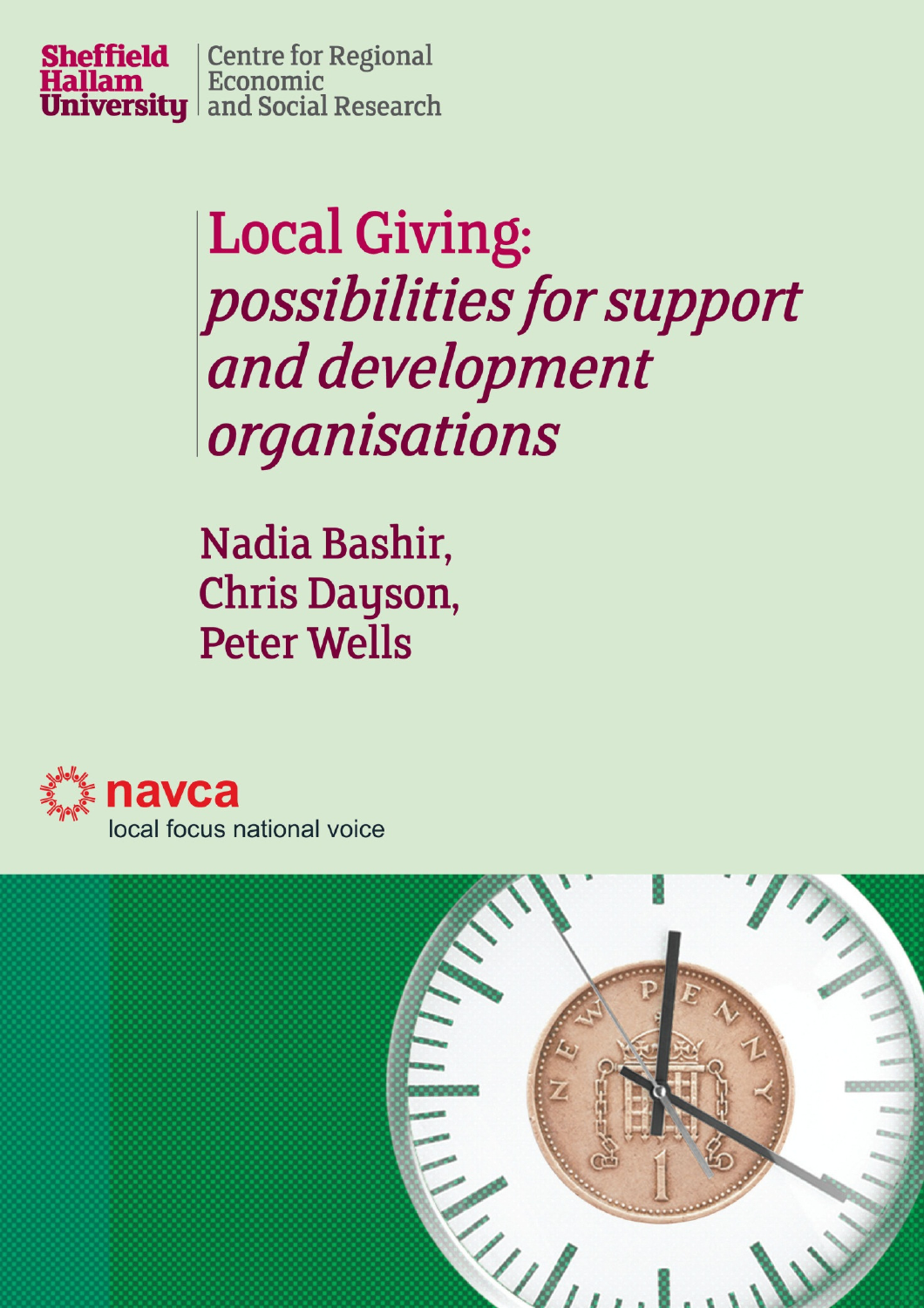## **Local Giving: possibilities for support and development organisations**

**Authors:** 

Nadia Bashir Chris Dayson Peter Wells

January 2013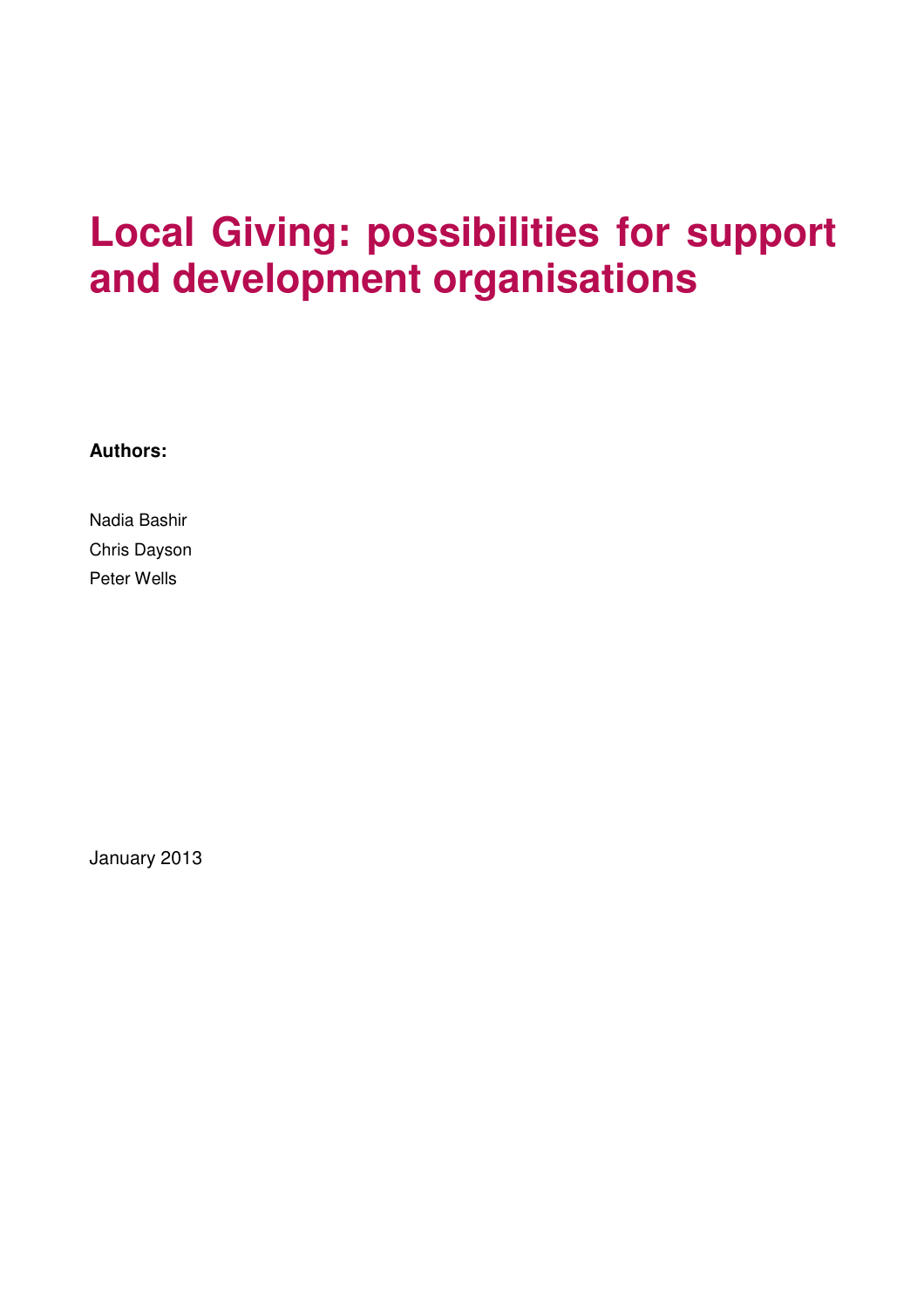## **About the Research Project**

The research for this report was funded by Sheffield Hallam University's Knowledge Exchange Programme and NAVCA (National Association for Voluntary and Community Action). The aim of the project was twofold: to provide support to NAVCA's members (local support and development organisations) as to opportunities to promote local giving and to highlight key barriers to local giving which NAVCA needs to raise nationally.

The authors of the report are grateful to all those who gave their time freely to participate in the research, either as participants in case study interviews or survey respondents. We are also grateful to Beth Breeze (University of Kent), Veronique Jochum (National Council for Voluntary Organisations), Gareth Morgan (SHU), Rob Macmillan (Third Sector Research Centre, University of Birmingham), and Cathy Pharoah (Centre for Giving and Philanthropy, City University) who were interviewed in the scoping phase of the study. However, the responsibility for the report and any residual errors rests with its authors.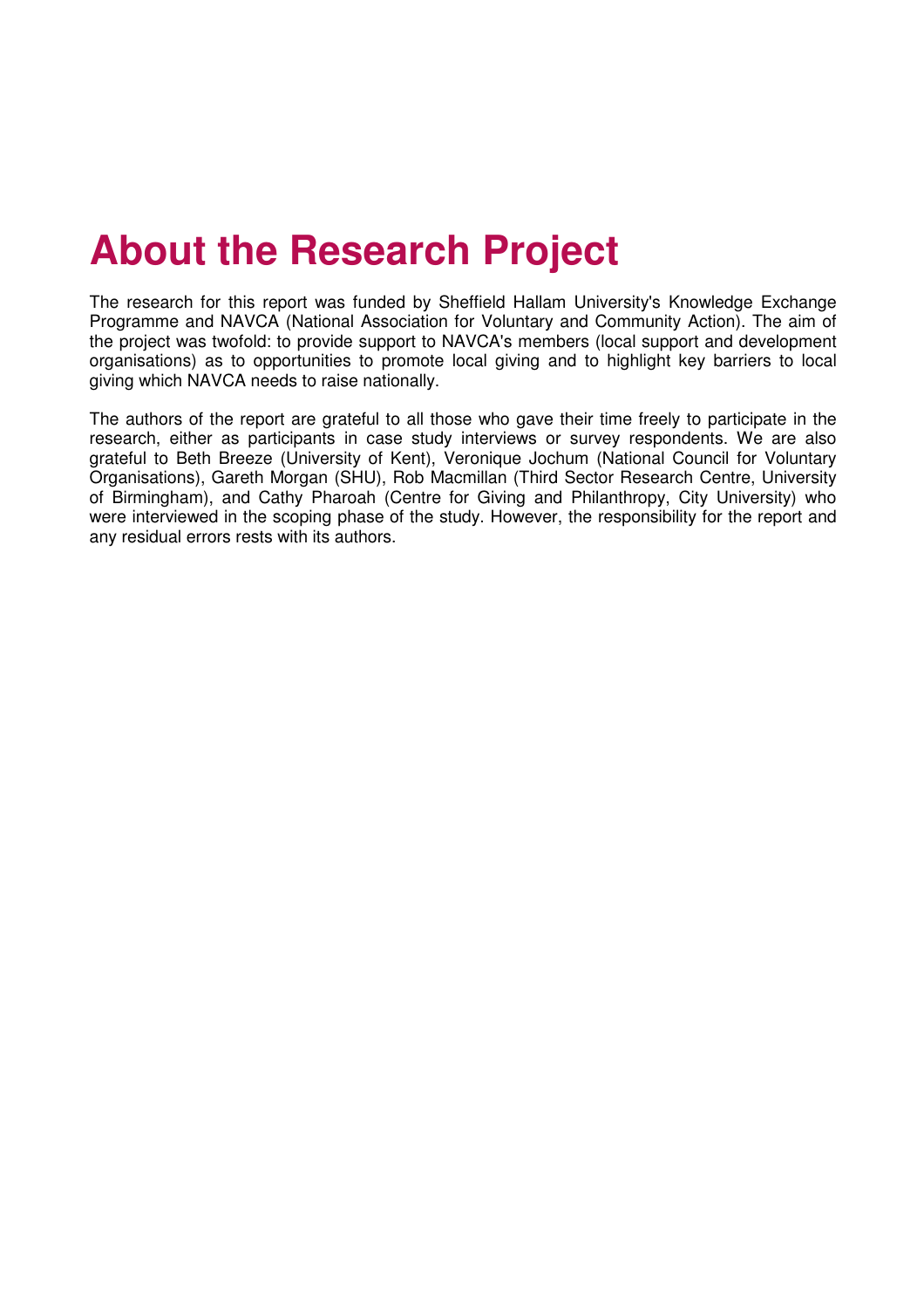## **Contents**

| 1. |       |  |    |  |
|----|-------|--|----|--|
|    | 1.1.  |  |    |  |
|    | 1.2.  |  |    |  |
| 2. |       |  |    |  |
|    | 2.1.  |  |    |  |
|    | 2.2.  |  |    |  |
|    | 2.3.  |  |    |  |
| 3. |       |  |    |  |
|    | 3.1.  |  |    |  |
|    | 3.2.  |  |    |  |
|    | 3.3.  |  |    |  |
|    | 3.4.  |  |    |  |
|    | 3.5.  |  |    |  |
|    | 3.6.  |  |    |  |
|    | 3.7.  |  |    |  |
|    | 3.8.  |  |    |  |
|    | 3.9.  |  |    |  |
|    |       |  |    |  |
|    | 3.11. |  |    |  |
| 4. |       |  |    |  |
|    | 4.1.  |  | 20 |  |
|    | 4.2.  |  |    |  |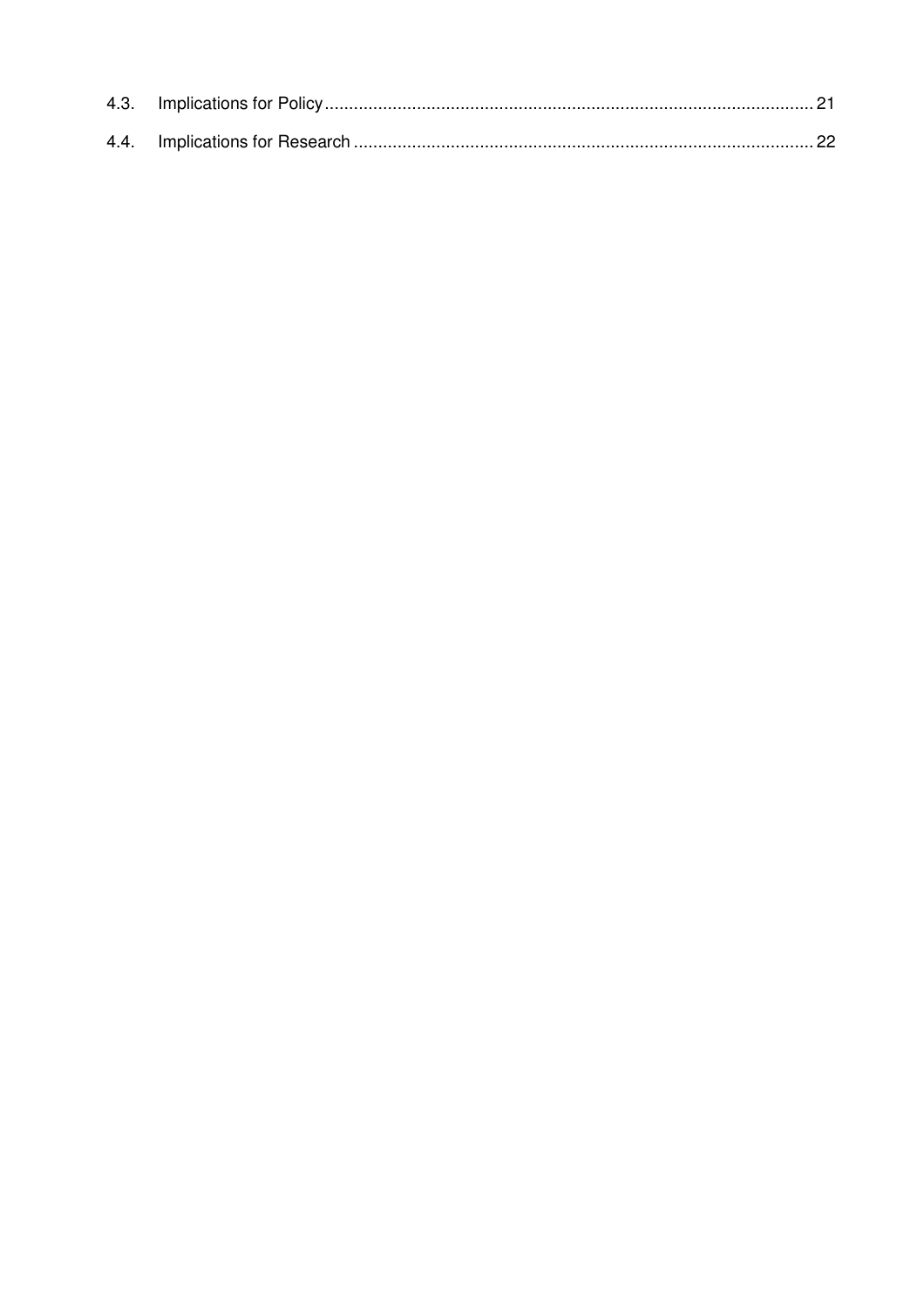## **Executive Summary**

#### **Introduction**

**This report presents findings from a small research study into local giving. The findings from the study are intended to provide the basis for strengthening the contribution of local support and development organisations (LSDOs) to local giving and philanthropy for social action.** 

The Coalition Government has placed great emphasis on social action through the unifying policy idea of the Big Society. A key theme of this is the shift in the responsibility of social action from the state to society. However, relatively little is known about giving at a local level or how this might be developed.

Our methodology is formative and exploratory, to inform action and debate, and to suggest directions for future research. The conclusion offers practical recommendations for NAVCA members, some reflections on the policy and future lines of research enquiry.

### **Understanding Giving in the UK**

UK Giving 2011, the main and most comprehensive report in the UK on the subject, estimates that around £11 billion was donated by adults in 2010/11. The main implications of the data contained in this report are:

- trends in giving suggest that local giving initiatives are unlikely to significantly increase the total amount of charitable donations. Rather, local giving initiatives must seek ways of persuading existing donors to give a greater proportion of their donations to local causes
- currently local giving initiatives are most likely to maximise returns if they target middle-aged women and/or people in managerial and professional occupations - however, a key challenge is to engage other groups
- at the moment, online giving initiatives are likely to be marginal compared to other more traditional giving methods. However, this pattern may change markedly over the next decade
- getting people to donate through direct debit (or standing order) will increase the chance that they will give more (or more often)
- it is likely to be harder to attract donations for local welfare based causes as this is not a focus of donor activity
- there is potential to increase the numbers of donors (and amount of donations) that make use of Gift Aid.

On the whole, people do not give to the most urgent needs and prefer to support causes that mean something to them. In this context it is important to understand that giving and philanthropy are supply-led (i.e. the opposite to taxation) and we should not overestimate the extent to which donors act rationally in their giving decisions which are often 'taste based' rather than 'needsbased'.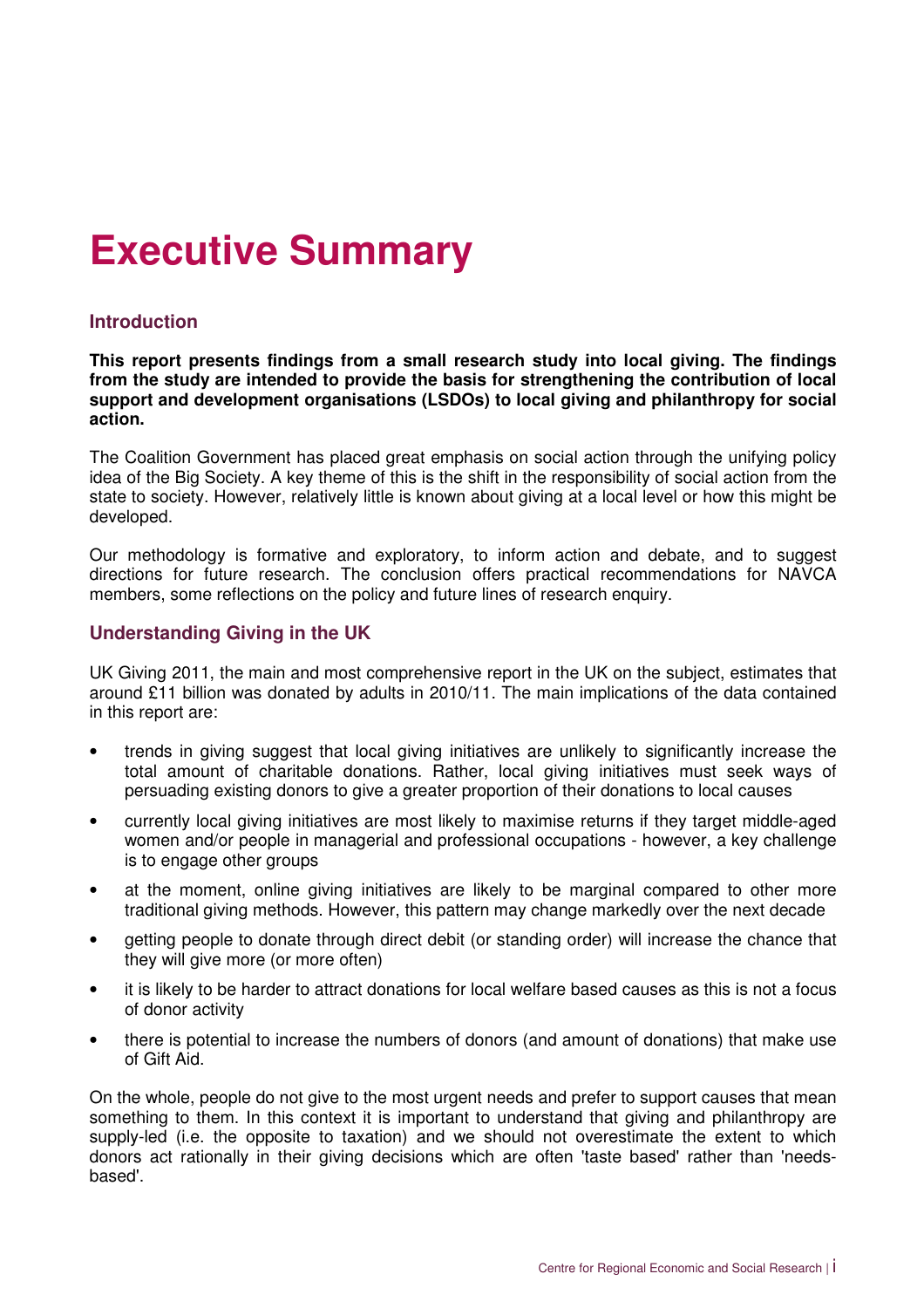#### **Our main findings**

#### **This section explores the potential for NAVCA's members to develop strategies for local giving and thus grow new funding streams for frontline organisations and for themselves.**

The upheaval in the funding environment for NAVCA's members and in particular the response of members to this is a complex and challenging issue. Developing a strategy around local giving seems to combine the need for leadership to respond to a wicked issue whilst retaining approaches based on core values. We identify the following key challenges for NAVCA and its members:

- **building local capacity for giving and philanthropy**: building relationships with the Community Foundation Network and individual community foundations is an important and necessary starting point. A focal point for this could be to develop a local strategy for giving which builds out from a common and shared issue
- communications and relationships: **attracting donations from high worth individuals is often about building and managing relationships. There appears to be an opportunity for NAVCA's members to work jointly with community foundations to help build networks between frontline voluntary organisations and donors. Professional services such as accountants and solicitors should be part of any local partnership to develop a strategy for giving**
- **leadership, staff and trustees:** if local giving is to increase and a successful strategy implemented, chief executives and trustees of NAVCA's members need to make this a priority and provide necessary leadership. This may involve prioritising staff posts for local giving support or negotiating the secondment of staff from other organisations on a pro bono or externally funded basis
- **building connections and managing relationships:** there appears an important role for NAVCA's members to lead local partnerships around local giving. Members have unique access to frontline voluntary organisations and this should provide them with a powerful position
- **information, marketing and media:** a key role which is currently not being played consistently is around the promotion and sharing of good practice around local giving; this could include quite simple guidance on asking for donations through to the use of social media
- **technologies for giving:** we argue that there is considerable scope to improve the take up of the following at a local level - payroll giving, Gift Aid, localgiving.com, and the use of social media. Not all will be appropriate to all circumstances but they are the underpinning technologies necessary for a successful local giving strategy.

#### **Conclusion**

**We argue that a realistic starting point is to focus on developing a local strategy for giving and on processes which over time may start to change deep seated norms around giving. The report makes the following broad recommendations:** 

- **implications for practice developing a partnership with community foundations.** This appears to be the terrain where there is most scope for further development, both in terms of partnership with community foundations where appropriate, but also in support to help individual organisations and groups raise funding from giving
- **implications for policy and NAVCA:** There appears to be a major opportunity for NAVCA to lead a national debate around the local dimension of local giving: both to ensure that local voluntary organisations are not adversely affected but also that alternatives are developed to a debate which thus far has been framed at a national level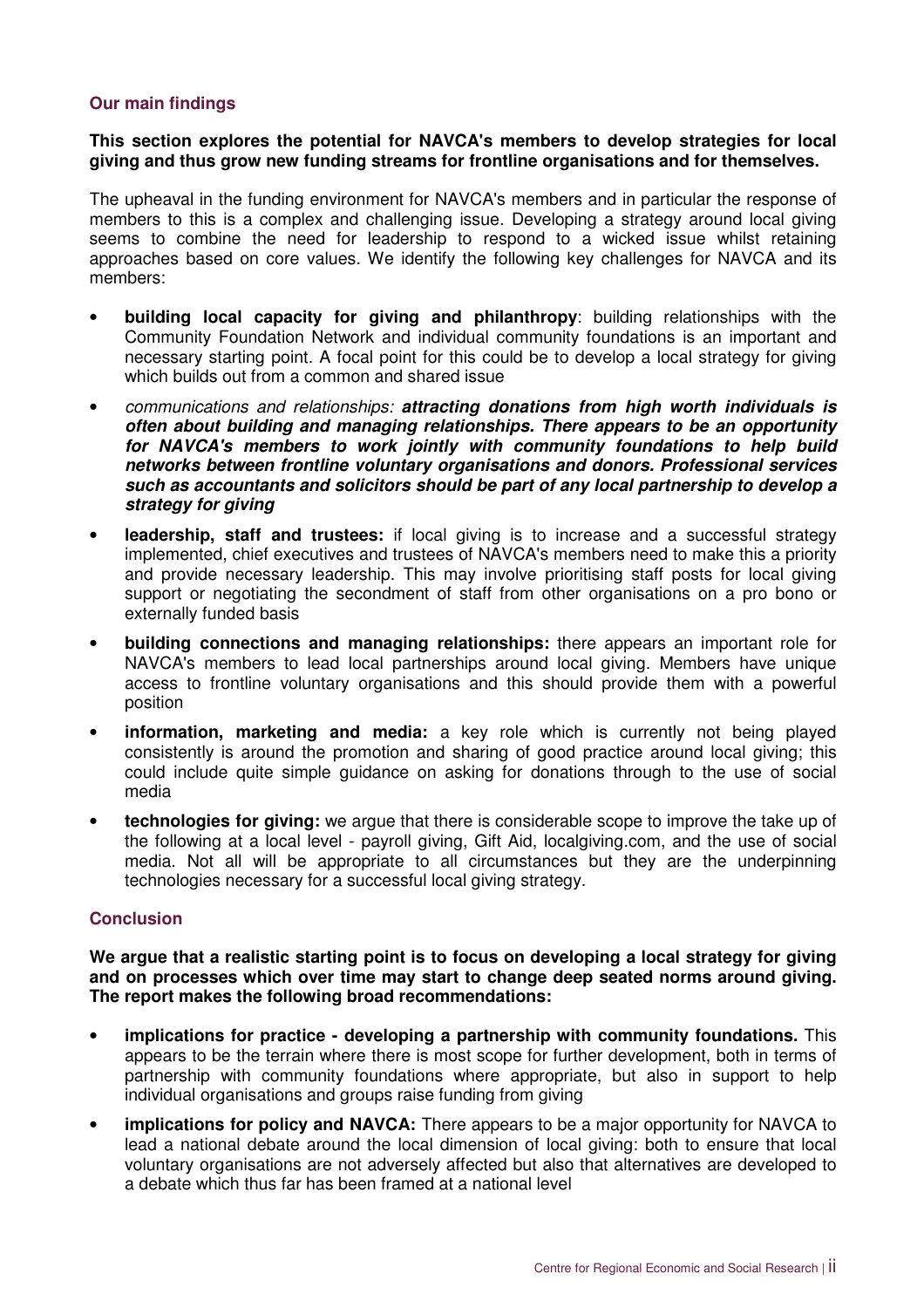• **implications for research:** Understanding divergence in levels of giving or even where most potential donors may reside only addresses part the problem. More needs to be known in terms of explaining variation between places and identifying possible actions the sector or government to carry forward to address these.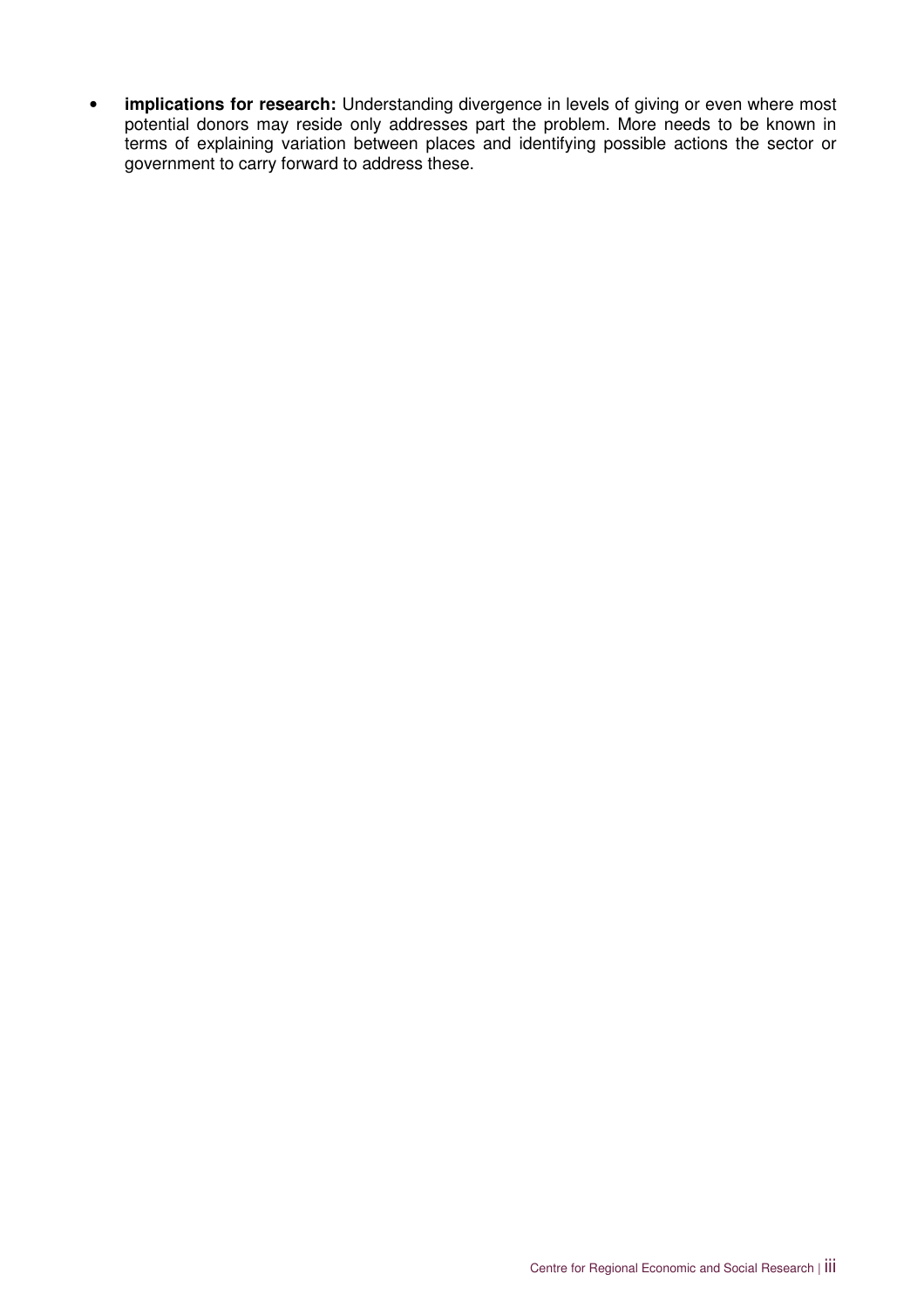

**This report presents findings from a small research study into local giving. The findings from the study are intended to provide the basis for strengthening the contribution of local support and development organisations (LSDOs) to local giving and philanthropy for social action. LSDOs are voluntary and community sector organisations which provide support to frontline voluntary and community sector organisations, such as Councils for Voluntary Service.** 

Considerable research has been undertaken into the role of giving at a national level in the United Kingdom, notably work undertaken by McKenzie and Pharoah  $(2010)^1$ ; this follows a long tradition of research into giving and philanthropy in the United States (Wolpert and Rheiner 1984)<sup>2</sup>, where the role of giving to the nonfor-profit plays a far more

**A Starting Point:** the overwhelming majority of charitable donations in the United Kingdom go to charities with incomes of over £10 million. These are typically major charities operating at a national and international level. The interest of this study is how giving at a local level can be increased.

significant part of the sector's funding. Recent work by McKenzie and Pharoah also point to interesting regional and national variations within the United Kingdom, both in the propensity to give and the proportion of the population giving. These variations cannot be simply explained by variations in income or socio-economic group, which might be expected (i.e. explanations due to compositional variation) (see for example UK Giving, CAF and NCVO 2010).<sup>3</sup>

### **1.1. Policy Context**

The Coalition Government has placed great emphasis on social action through the unifying policy idea of the Big Society (Cabinet Office 2010) (see also Crisp et al 2010<sup>4</sup>, Pharoah 2011<sup>5</sup> and Wells et al 2011a and 2011b<sup>6</sup>). A key theme of this is the shift in the responsibility of social action from the state to society. This also includes the funding of social action and more specifically the voluntary and community sector.

 $\overline{a}$ 1 McKenzie, T. and C. Pharoah (2010), UK household giving - new results on regional trends 2001-08. CGAP Briefing Note 6. www.cgap.org.uk/uploads/reports/CGAP\_Briefing\_Note\_6%20(Regional%20Giving).pdf

<sup>&</sup>lt;sup>2</sup> Wolpert, J. and T. Rheiner (1984), 'The Philanthropy Marketplace', *Economic Geography*, 60/3 pp. 197-209.

<sup>&</sup>lt;sup>3</sup> CAF and NCVO (2010) UK Giving (London: CAF). https://www.cafonline.org/pdf/UK\_Giving\_2011\_Full\_Rep.pdf <sup>4</sup> Crisp, R., R. Macmillan, D. Robinson and P. Wells (2009), 'Continuity or Change: considering the policy implications of a Conservative government', PPP-Online 3/1 pp. 58-74.

<sup>&</sup>lt;sup>5</sup> Pharoah, C. (2011), Private giving and philanthropy – their place in the Big Society, PPP-Online 5/2, pp. 65-75. <sup>6</sup> Wells, P., J. Gilbertson, T. Gore and M. Crowe (2011a), A Big Society in Yorkshire and Humber? Leeds: Regional Forum. Wells, P., J. Gilbertson, T. Gore and M. Crowe (2011b), Measuring the Big Society: approaches, problems and suggested improvements. Leeds: Yorkshire and Humber Forum.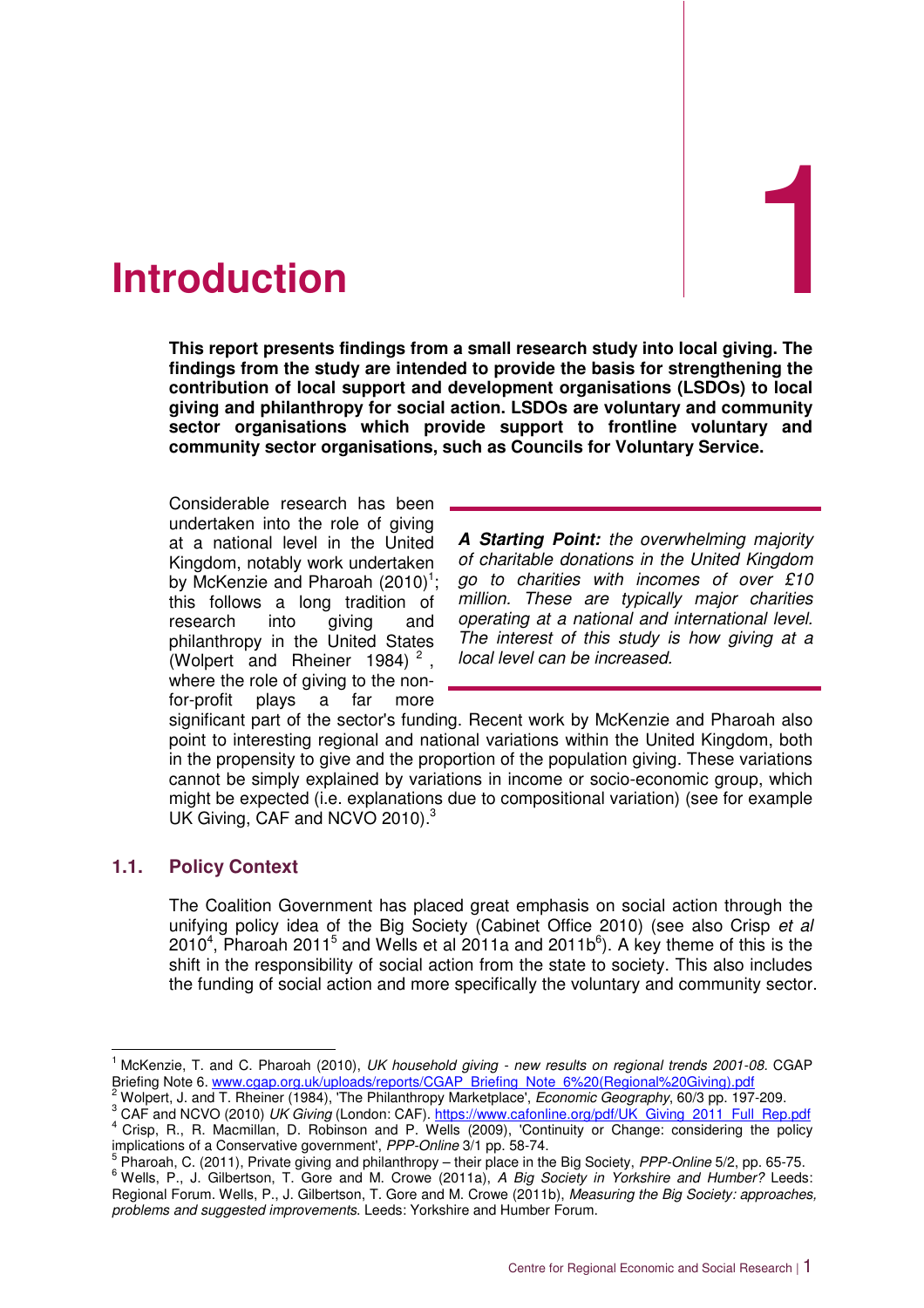**Giving Green Paper** (2011) draws heavily on behavioural economics or 'nudges'. Examples include roundingup payments to whole numbers where purchasers of goods can donate the difference to charity; options to make donations at ATMs; and use of social media to show who else is giving to a charity.

The recent Giving Green and White Papers (Cabinet Office 2011, 2012<sup>7</sup>; see also Speller 2011<sup>8</sup>) identifies an array of areas in which giving in terms of time and money may be increased. Of particular significance is the emphasis placed on understanding the motivations of givers, and how understanding individual and collective behaviour is essential to increasing the level for giving in the United Kingdom. Indeed, authors such as Breeze  $(2010)$ have suggested that

understanding the decision making process of giving should be the starting point for explaining variations in giving.

However, relatively little is known about giving at a local level or how this might be developed. This is demonstrated by the absence of any consideration in local and regional levels of giving in the Giving Green Paper - one of the few references to local action is

"Our network of Community Foundations and Volunteer Centres are currently a key source of intelligence for people who want to find out about how they can make a difference in their communities" (HM Government, 2011 p. 11)

highlighted in the quote. This is a central concern for this study. One exception to this pattern is the mention of the work of website localgiving.com which works to provide charities with low cost access to internet giving services - something we explore later in this report.

The 2011 Philanthropy Review reflected this trend of not considering local giving. Its recommendations were largely concerned with very commendable actions which should be taken at a national level, including:

- **making it easier for people to give** including the promotion of payroll giving, the introduction of charity bank accounts and gift aid on small cash donations
- **encouraging giving** including living legacies, extending tax relief to all assets and full tax reduction on gifts in cash
- **changing culture** including sharing giving data, introducing giving into education curriculum, and running a national Give More campaign.

An underlying theme of the Philanthropy Review Board's report is that these interventions have the potential to treble the level of giving between 20011 and  $2015.^{10}$ 

As the funding landscape for the voluntary sector changes in the United Kingdom, NAVCA (National Association for Voluntary and Community Action) is particularly interested in supporting its members (local support and development organisations) to help them and frontline third sector organisations secure funding through giving.

 $\overline{a}$  $7$ Cabinet Office (2011) Giving Green Paper (London: Cabinet Office) www.cabinetoffice.gov.uk/sites/default/files/resources/Giving-Green-Paper.pdf<br><sup>8</sup> Spoller, M. (2011), *Giving in Logal Communities*, London: Cobinet Office

Speller, M. (2011), Giving in Local Communities. London: Cabinet Office.

<sup>&</sup>lt;sup>9</sup> Breeze, B. (2010), How Donors Choose Charities Findings of a study of donor perceptions of the nature and distribution of charitable benefit, CGAP Occasional Paper 1.

<sup>&</sup>lt;sup>10</sup> A call to action to encourage more people to give and people to give more. Recommendations from the Philanthropy Review, June 2011. www.philanthropyreview.co.uk/Philanthropy%20Review%20Charter.pdf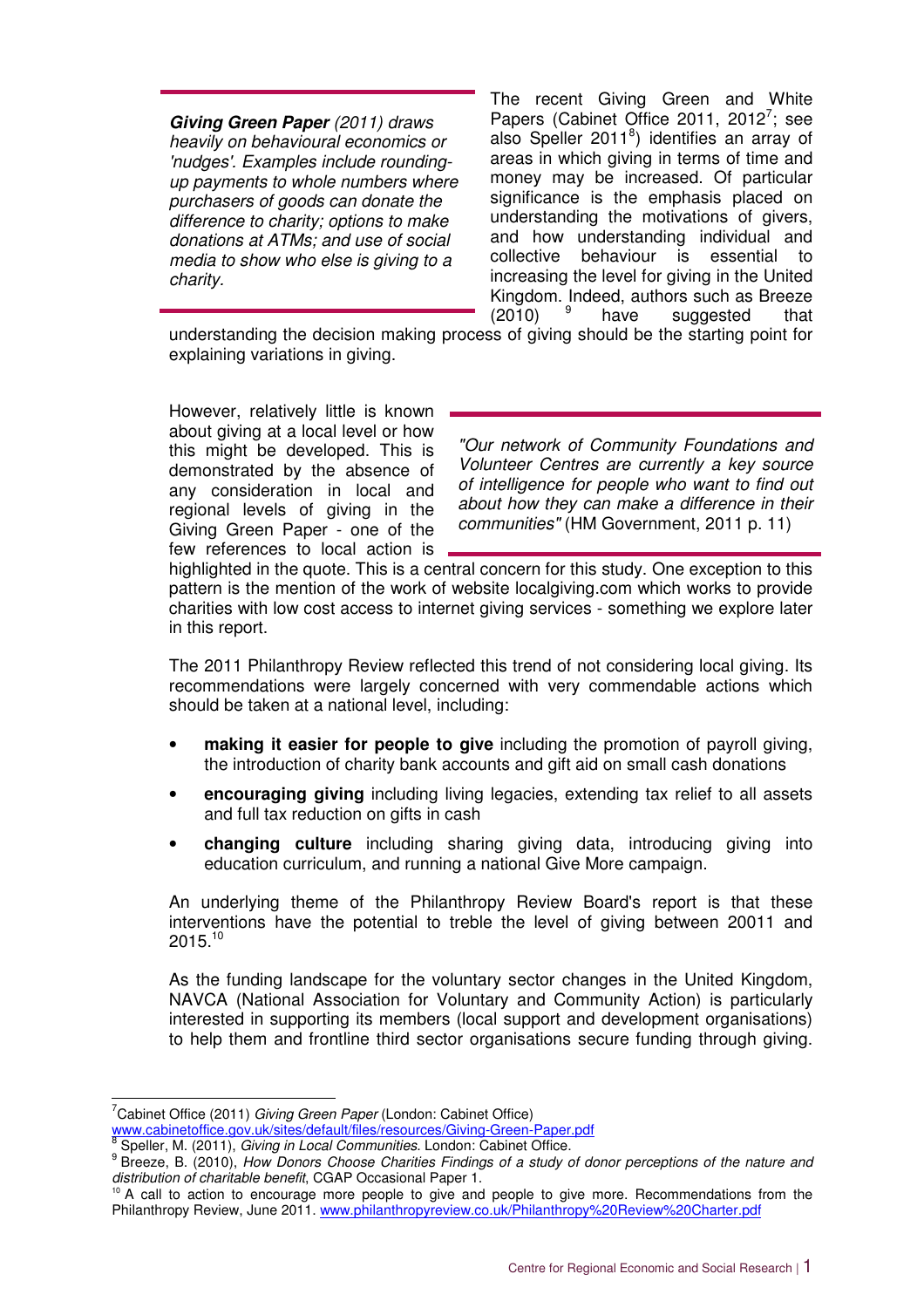Such support may potentially range from advice services through to managing local giving initiatives. NAVCA, as the representative body for local support and development organisations, is also responsible for championing its members' interests at a national level; this may include identifying areas in which government may improve the conditions for local giving.

#### **1.2. Research Methodology**

There is a wealth of research evidence about giving, both of time and money. However, far less is known about local giving. There is an obvious reason for this omission - the overwhelming majority of financial giving is to national charities. Nonetheless, at the outset of this formative study we were aware of many examples, sometimes written up but more often anecdotal, of donations being made to local charities and of actions which had supported this. Some of these are well known, for example local press support to raise funds for a local hospice, whilst others include jumble sales, 'tin rattling' and sponsored sports events.

Those with any connection of the voluntary sector at its most grassroots level will know that this represents the 'tip of the iceberg'. As section 2 of this report shows, it is also possible to read off much from national level data on the sector to infer local trends, notably around the impact of the post-2008 financial crisis and recession on charitable donations to the sector. None of this reveals much as to the effectiveness of interventions to support local giving: whether merely to maintain the status quo or to expand donations.

**Our methodology** is therefore designed to be very much formative and exploratory, to inform action and debate, and to suggest directions for future research. The research included the following:

- **interviews with key academic contributors** to the fields of giving research and local infrastructure
- a review of policy and academic literature
- **a review of reports on key trends in giving**, with inferences drawn as to their implications for local giving
- **case studies** of giving support through interviews and a review of related documentation
- **a survey of NAVCA's members** around issues of their local giving support to frontline organisations.

**Case study interviews** were conducted with representatives of the following organisations: Community Foundation Lancashire; Islington Giving; Tyne and Wear Community Foundation; Merton Voluntary Service Council; Kensington and Chelsea Foundation; Sussex Community Foundation; Warwickshire Community and Voluntary Action; and ShareGift.

**The analysis of findings** was largely inductive: we were not seeking to test particular theories or find particular relationships in the data, but to provide some insight into the field of local giving. This report structure reflects this approach, the next section reviews the largely national evidence on giving; the third section provides an outline of potential areas local support and development organisations could engage in local giving; and we then consider some key challenges to the promotion local giving. The conclusion offers practical recommendations for NAVCA members, some reflections on the policy and future lines of research enquiry.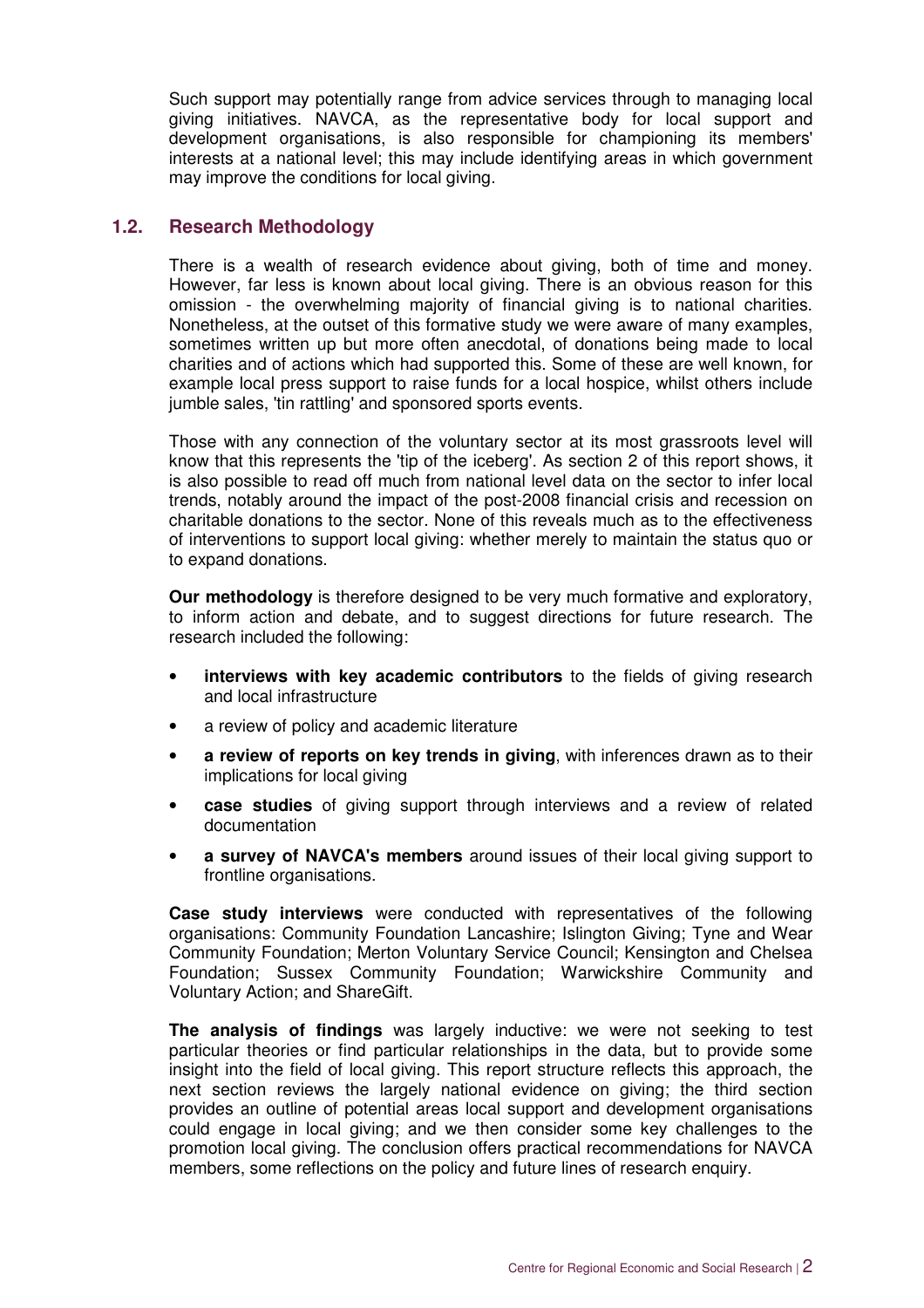2

## **Understanding Giving in the UK**

## **2.1. Trends and Patterns**

UK Giving 2011, the main and most comprehensive report in the UK on the subject, **estimates that around £11 billion was donated by adults in 2010/11**. In real terms, the amount given by individuals is down by just over eight per cent since its peak in 2007/08. The main reasons for this decline are around the financial crisis and recession. The table below provides a summary of the main findings from this report.

#### **Box 1: UK Giving 2011: summary of key findings**

#### **Levels of giving**

- levels of giving are relatively stable: the proportion of people giving and the total amount given stayed roughly the same between 2009-10 and 2010-11
- the average amounts donated by individuals are relatively low (Median £11; Mean £31) but there is a small proportion of the population who give substantially more: only 7 per cent donated more than £100 but this accounted for nearly half of the total amount donated.

#### **Who gives?**

- middle-aged women (45-64) are the most likely to give and give the most on average. By contrast young adults are the least likely to give
- people in managerial and professional occupations are most likely to give and give the largest average amount.

#### **How do people give?**

- cash is the most common method of donation and is used by nearly half of all donors However, cash donations are usually smaller than other methods
- the proportion of donors using direct debits is rising and accounts for the largest share of total donations
- online giving is increasing but is much less common than other methods (less than 10 per cent). However, it is more common among younger age groups.

#### **What do people give to?**

- the most common causes are medical research, followed by hospitals, children and overseas aid
- by contrast traditional 'welfare' causes such as disability, homelessness, elderly and health are each supported by fewer than 10 per cent of donors.

#### **Gift Aid**

- about two-fifths of donors use Gift Aid and this is increasing slowly
- people who use Gift Aid are more likely to donate larger amounts: 70 per cent of £100+ donors use Gift Aid.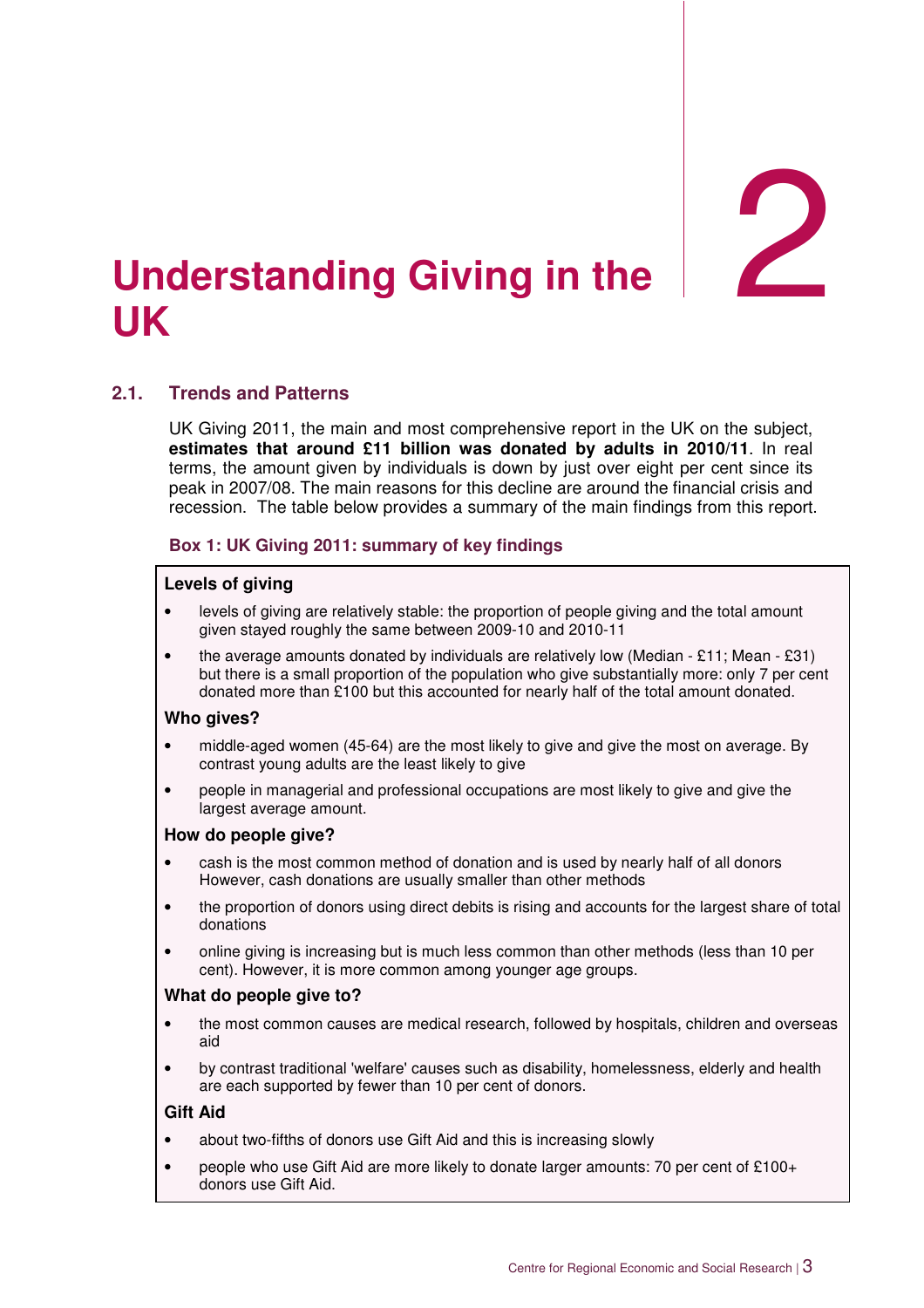The main implications of the data in this report for local giving are as follows. First, trends in giving suggest that **local giving initiatives are unlikely to significantly increase the total amount of charitable donations** (as this has remained relatively stable over a number of years) as this is dominated by donations to major national charities. Rather, local giving initiatives must seek ways of

**Significance of high level donors:** "The pool of highest-level donors is thankfully reliable and yet seemingly resistant to being noticeably broadened or deepened, hence the much needed recent push by government and other institutions to encourage more people to give, and to encourage those who do give, to give more. Their success - or otherwise - will become apparent in future years' data." Beth Breeze, UK Giving 2011 p 22

persuading existing donors to give a greater proportion of their donations to local causes. Second, **local giving initiatives are most likely to maximise returns if they target middle-aged women and/or people in managerial and professional occupations - however, a key challenge is to engage other groups**.

Third, at the moment, **online giving initiatives are likely to be marginal compared to other more traditional giving methods.** However, this pattern may change markedly over the next decade. Fourth, getting people to donate through **direct debit (or standing order) will increase the chance that they will give more** (or more often).

Fifth, it is likely to be **harder to attract donations for local welfare based causes as this is not a focus of donor activity.** Sixth, there is potential to increase the number of donors (and amount of donations) that make use of Gift Aid.

"The findings suggest that if giving is to be increased in the UK, it is important for both fundraisers and policy-makers to develop a better understanding of local cultures and traditions of giving. Strategy needs to be better adapted to local capacity as well as willingness to give" McKenzie and Pharoah (2010), p. 7

 $\overline{a}$ 

Research by McKenzie and Pharoah explored **regional variations in giving across the UK<sup>11</sup>**. It found that households in Northern Ireland and Scotland, and Southern and Eastern England, are more likely to donate than in other areas. These variations can mostly be explained by levels of household income, which are positively related to a propensity to give. The exception is Northern Ireland, where giving is highest and probably a reflection

on the extent religious association, which is also positively associated with giving. There are **indications that sub-regional variations** in giving also exist (i.e. between different parts of London, and that at this level the areas where more people give to charity are not always the same as those where donors give higher amounts). The findings suggest two main implications for local giving:

- **giving is generally more prevalent in more economically prosperous areas** so it is likely that local giving initiatives will have a greater chance of success in these areas (or at least such initiatives will be easier to get off the ground)
- **by contrast local giving initiatives may prove more challenging in more deprived areas**, and would probably require more resource input (at least at an early stage) if they are to stand a chance of succeeding.

<sup>&</sup>lt;sup>11</sup> McKenzie, T. and C. Pharoah (2010), UK household giving - new results on regional trends 2001-08. CGAP Briefing Note 6. www.cgap.org.uk/uploads/reports/CGAP\_Briefing\_Note\_6%20(Regional%20Giving).pdf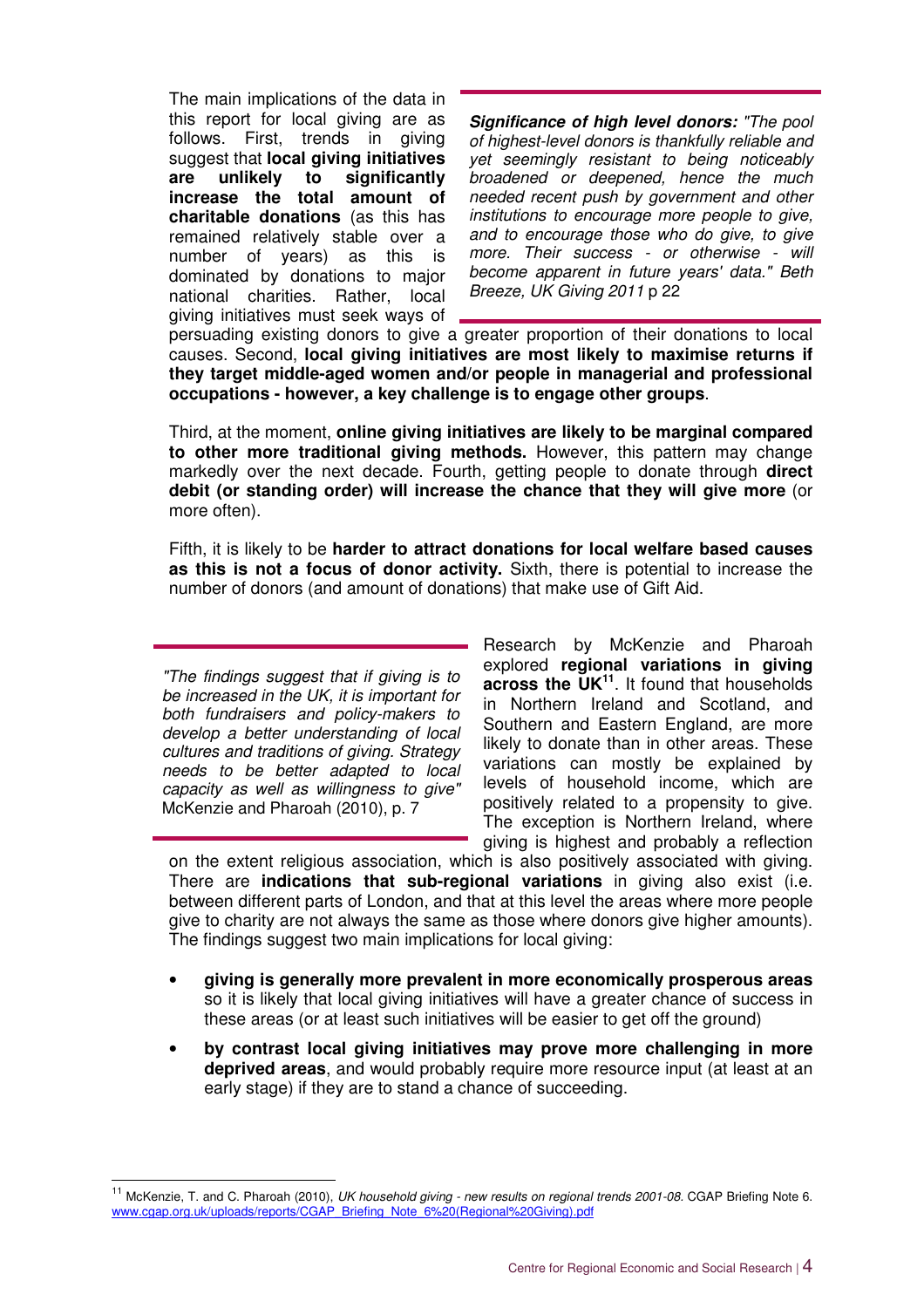Pharaoh and McKenzie (2010) explored **seasonal patterns in household giving**. They found that there is a quite definite pattern in weekly average donations:

- these donations vary considerably quarter by quarter and follow a trend that highlights higher averages at the beginning and end of the year following what is known as a 'u-shaped trend'
- the quarters which fare the best in terms of giving are the autumn and winter quarters, with the summer months yielding the lowest levels of giving
- variations between wealthier and lower-income households are intrinsically related to the time of year that donations are made. Wealthier households tend to donate earlier on in the year in anticipation of the end of the tax year in March/April and this contributes to the higher amounts observed at this time. Giving at the end of the year and Christmas is more likely in low-income households
- knowing these trends can allow charities to implement fundraising strategies at more beneficial times of the year and allows them to forecast and plan their budgets accordingly
- by emphasising the benefits of tax relief, both charities and financial advisors can encourage donors to give before the end of the tax year.

The implications for local giving are that seasonality clearly plays a big part in when donors give to charity. Fundraisers would do well to take this into account and plan activities to coincide with these seasonal patterns so as to generate more income by implementing more effective and efficient targeting. Tax relief and its impact on individuals towards the end of the financial year may be a more timely opportunity for raising funds from wealthier donors. The efficiency of giving could be increased were charities to exploit this opportunity further.

#### **2.2. Donor Motivations**

 $\overline{\phantom{a}}$ 

Breeze  $(2010)^{12}$  has explored how people choose charities. On the whole, people do not give to the most urgent needs and prefer to support causes that mean something to them. Four common non-needs base criteria are identified:

- giving decisions are motivated by donors' tastes, preferences and passions linked to an individual donor's social experiences
- donors personal and professional backgrounds also shape their giving decisions and choice of beneficiaries
- donor perceptions of 'charity competence' are important but these tend to be based on views regarding the efficiency of how they use their money, including the quality and quantity of direct mail
- donors are also motivated by a desire to have a personal impact and want their contribution to make a difference i.e. not 'drowned-out' by other donors or funders (including government).

<sup>&</sup>lt;sup>12</sup> Breeze, B. (2010), How Donors Choose Charities Findings of a study of donor perceptions of the nature and distribution of charitable benefit, CGAP Occasional Paper 1.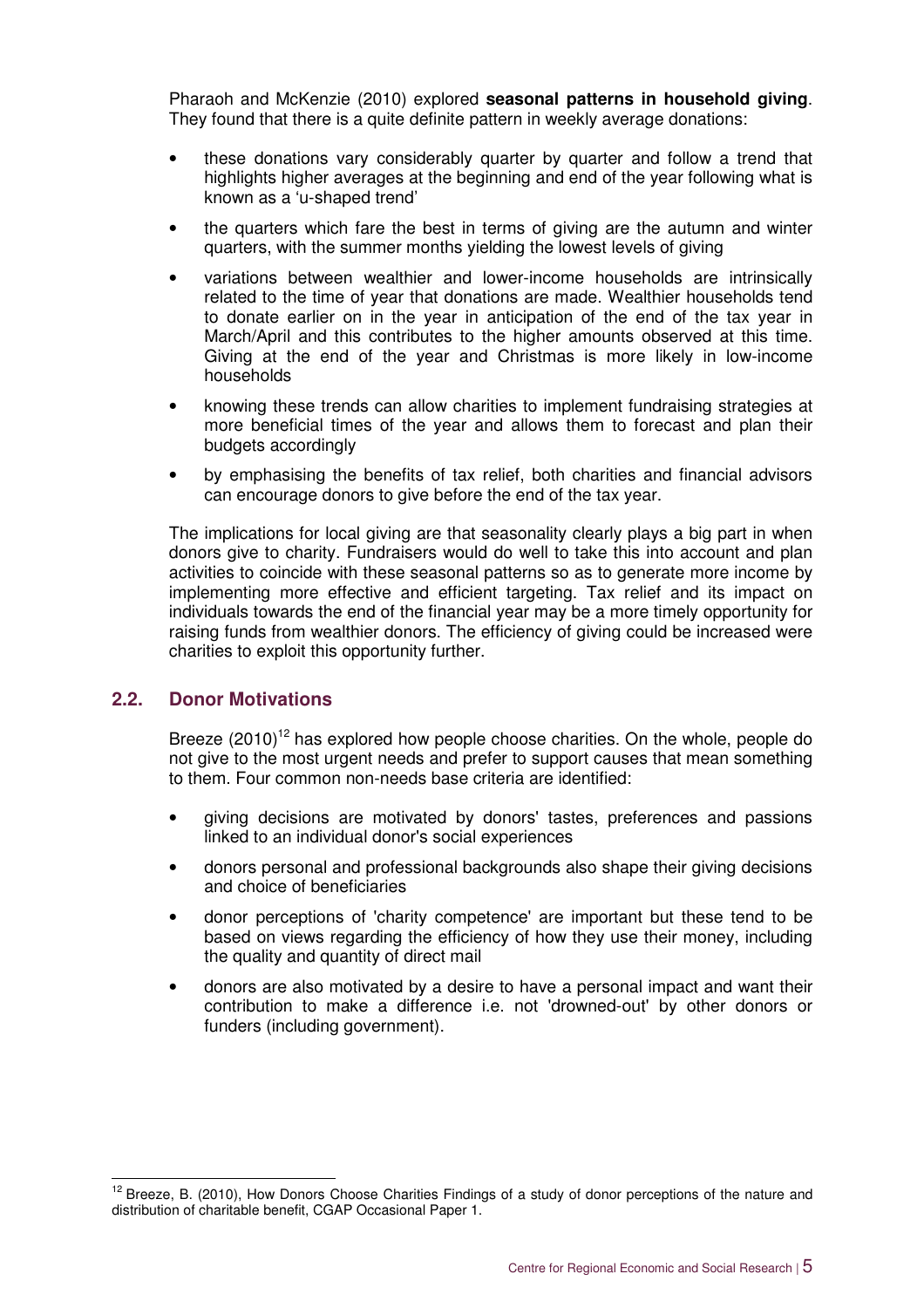"Donors retain an expectation that charities exist to serve the needy, yet in reality their own giving decisions are driven by many nonneeds based factors. Despite popular beliefs that charitable giving should be directed primarily to the needy, donors often support organisations that promote their own preferences, that help people they feel some affinity with, and that support causes that relate to their own life experiences" Breeze (2010) p. 53.

In this context it is important to understand that giving and philanthropy are supply-led (i.e. the opposite to taxation) and we should not overestimate the extent to which donors act rationally in their giving decisions which are often 'taste based' rather than 'needs-based'.<sup>13</sup> The implication for local giving are revealed in the first and final bullet points above: that is, the desire of a donor to have an impact in a locality in which they have a personal

association, or where their donation might be seen as more important. Strategies targeting local giving and philanthropy would do well to bear these two motivations in mind when considering how to attract donors.

More recent research by YouGov (2012) explored public attitudes toward giving, focussing on the drivers and motivations behind peoples' decision to give and who to. Key findings indicate:

- **women are more likely to donate than men;** AB socio-economic groups are more likely to donate and people aged over 55 are most likely to donate
- **giving is most likely to be an ad hoc or irregular activity with 56 per cent giving less than once a month**. This is reflected in the fact that the most common methods for making a donation are cash collections (62 per cent), buying goods from a charity (46 per cent), and sponsoring an individual/event (31 per cent)
- **only five per cent of respondents had donated more than £151 in total in the past three months**
- **people tend to support more than one cause but rarely support more than four causes** (3-4 is the most common number, 42 per cent)
- **a large majority of people give careful consideration to each donation they make and before committing to regular giving**. But a minority say they are open to the types of causes they support
- **repeat giving is common and more valuable**: nearly three quarters of people who had given to a cause have given to that cause before. People were also more likely to make a larger donation to a cause they had given to before
- **people are more likely to give to national causes (53 per cent) than local (26 per cent) or international (16 per cent) causes**. However, international causes were more likely to attract higher value donations than national and local causes
- one third of giving is 'spontaneous' (unprompted), with two thirds 'prompted'. However, **'spontaneous' giving is more likely to result in larger donations.**

The implications for local giving are similar to those considered above, local giving initiatives should consider ways of ensuring or enabling repeat giving and that local causes are very much the 'poor relation' compared to national and international causes. They attract half the number of donors as national causes and far fewer large donations than international causes.

 $\overline{a}$ <sup>13</sup> Pharoah, C. (2011), Private giving and philanthropy – their place in the Big Society, PPP-Online 5/2, pp. 65-75.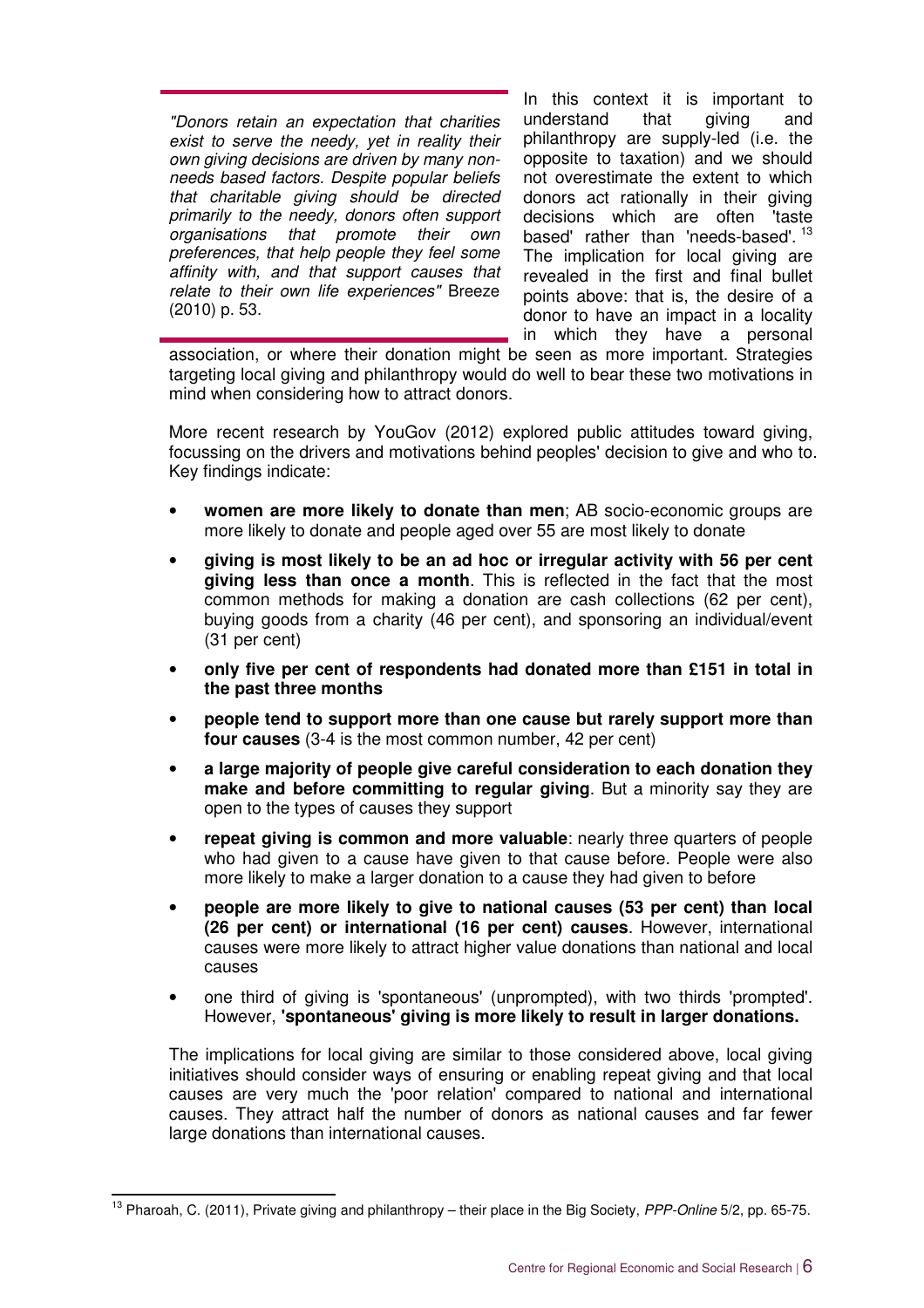#### **2.3. Conclusions**

This section has highlighted the following implications for organisations seeking to promote local giving:

- **the overwhelming majority of giving is to charities operating at a national and international level**. Local initiatives alone are unlikely to change the overall amount of giving, but they should be seeking to capture a higher proportion of total giving
- **there are variations between localities in terms of the levels of giving**, these are not entirely explained by levels of income; lower income groups may donate less but they do donate more regularly
- **strategies for giving need to consider both processes (e.g. making direct debit giving more straightforward) and motivations**, including the importance of building connections of charities with donors and potential donors.

"£1 spent on generating funds, voluntary organisations raised £5.45.

Large and major voluntary organisations spend the most on fundraising and publicity: this is 8% and 11% of expenditure respectively, or 86p in every £1 spent on fundraising and publicity by the sector. Major organisations spend almost 60p in every £1 of the sector's fundraising and publicity expenditure."

NCVO UK Civil Society Almanac

These are of course general findings drawn from surveys of samples of the population. There will be variations within this allowing scope for some local practices to affect giving to some extent. What the data do not illuminate is the level of competition between charities for donations; something which is likely to have intensified with the fall in the overall level of giving since a peak in 2006/07 and due to the financial crisis and recession. The 2011 Philanthropy Review sets out the ambitious goal of trebling the amount of donations, and

highlights the need for a range of national action to bring about this change. Conversely, if such actions do come to pass, the field for giving may change considerably and this will present opportunities for local giving.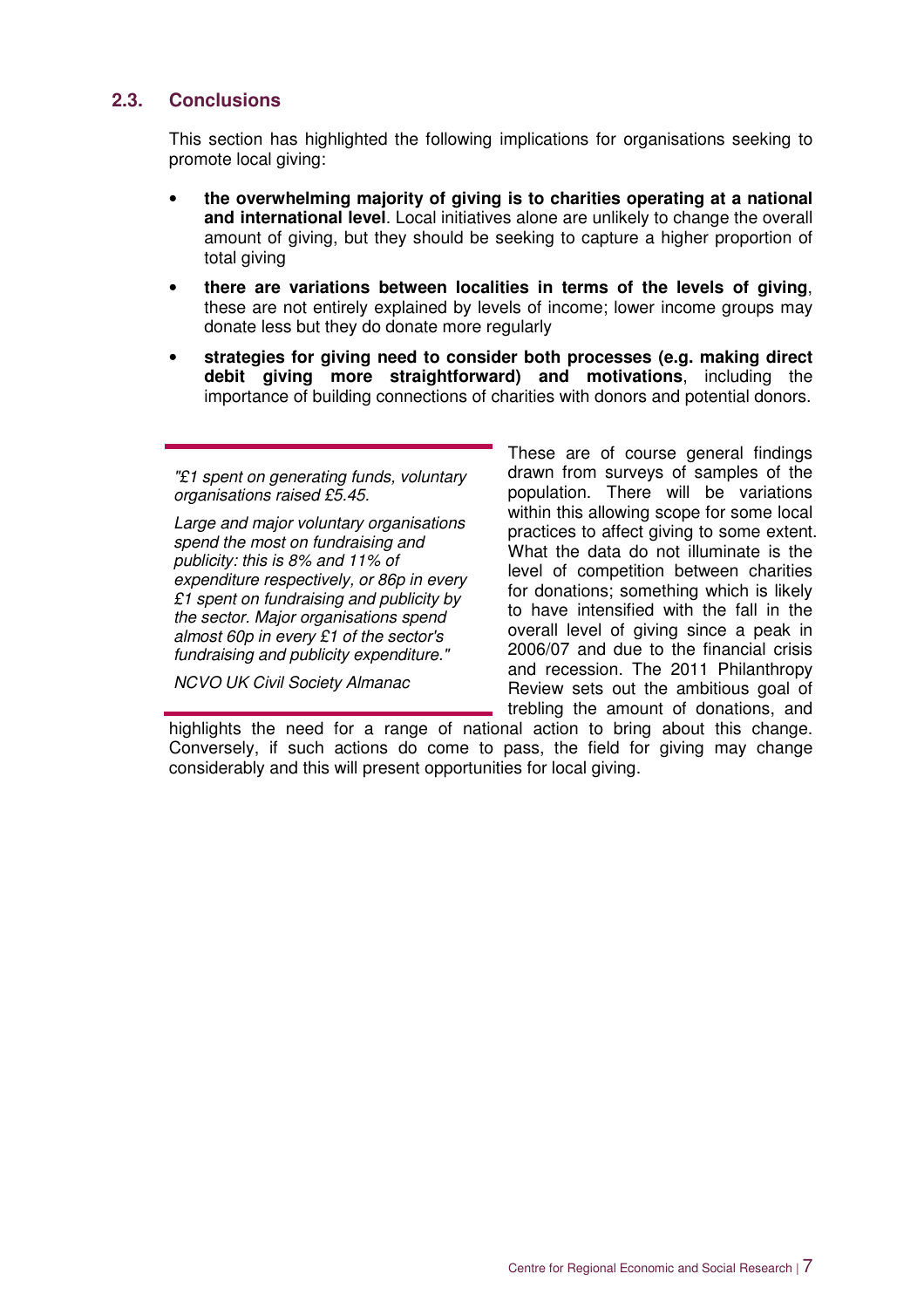3

## 3. **Local Giving: our main findings**

This section explores the potential for NAVCA's members to develop strategies for local giving and thus grow new funding streams for frontline organisations and for themselves. Such strategies may well be prompted by the loss of public sector funding. However, for many reasons local giving is not a simple like-for-like replacement of public sector funding. Funding is on different terms, it is secured in different ways and may well need to be for different ends.

The upheaval in the funding environment for NAVCA's members and in particular the response of members to this is a complex and challenging issue. At the NAVCA Leadership Roundtable (2010) these were termed 'wicked problems' (NAVCA 2011) requiring a particular style of response by

**A need for leadership?** Wicked problems tend to be novel, complex and intractable. They have no clear solution, just better or worse alternatives. Leaders need to ask questions to understand the problem better, create space for discussion and collaboration, and help others adapt to policy changes

NAVCA's members, as indicated in the quote to the left.<sup>14</sup> One of the aims of this report is to help to understand the problem better and suggest routes for leading changes in practice.

At the same time developing a response to the challenges posed by funding cuts is not purely about finance, and as the NAVCA Leadership Roundtable highlighted it is also about keeping core values at the heart of any strategy. Developing a strategy around local giving seems to combine the need for leadership to respond to a wicked issue whilst retaining approaches based on core values.

### **3.1. Building local capacity for giving and philanthropy**

The literature review and stakeholder and case study interviews all highlighted the long term and developmental nature of local giving. We discussed local giving with the largest Community Foundation outside the United States (Tyne and Wear Community Foundation), with high profile initiatives such as Islington Giving, and with smaller scale initiatives based around a particular initiative. Recurrent themes were the need for leadership, for the building of relationships and a willingness to promote new ways of working.

 $\overline{a}$ 

<sup>&</sup>lt;sup>14</sup> www.navca.org.uk/publications/inspiring/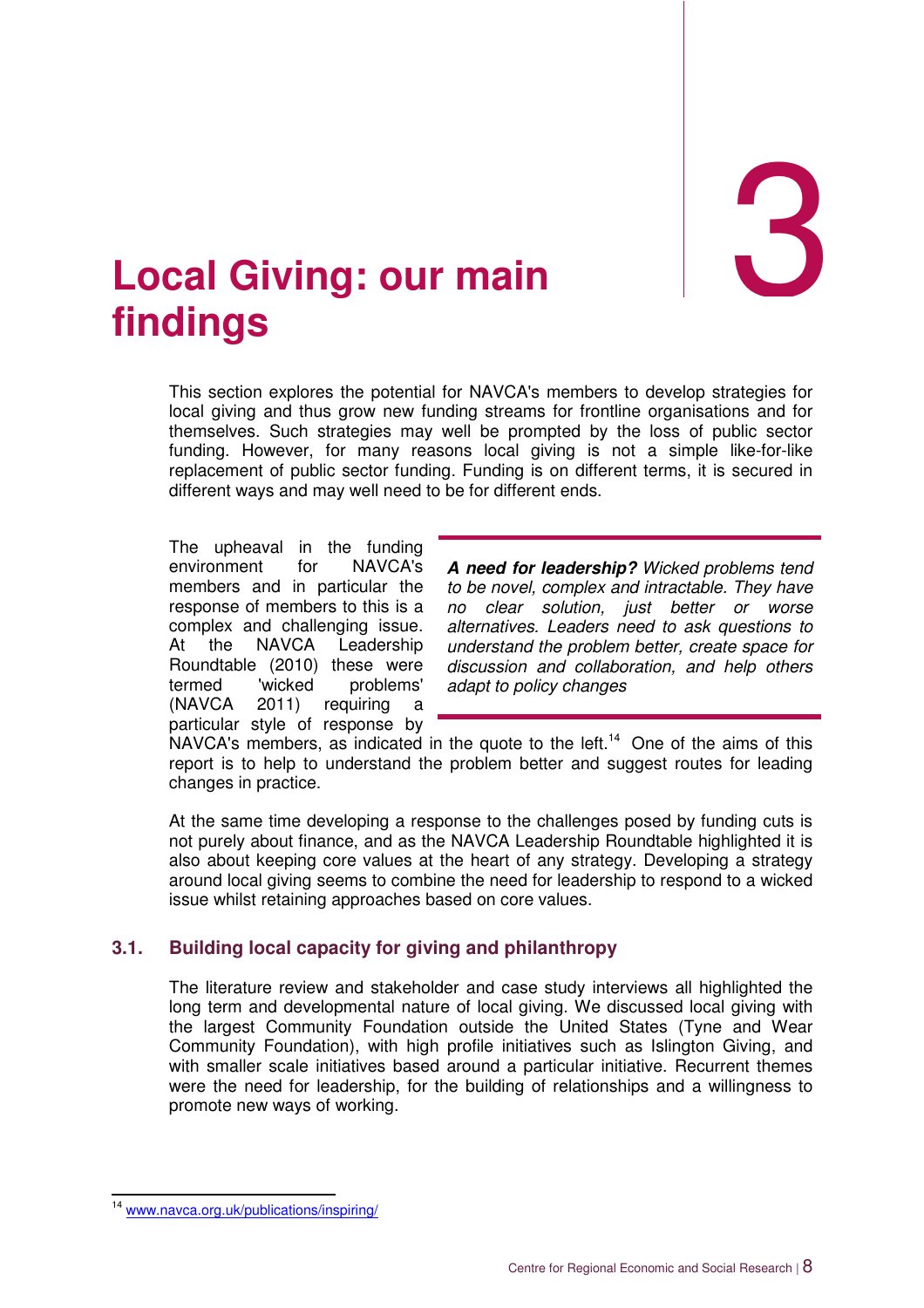Our survey of NAVCA members showed that some local support and development organisations are involved in a range of activities to support local giving. Activities include support to:

- recover gift aid
- payroll giving
- use localgiving.com
- attracting philanthropists and donors
- securing income from legacies
- attract local businesses.

A small minority of the sample provided no support in any of the areas concerned. However, the response rate of 20 per cent (61 responses from a survey of 305 organisations) is too low to make generalisations about all members.

Survey respondents also highlighted the important role of a range of other groups and organisations in promoting local giving and the high levels of joint working with them. These included:

- community foundations
- professional service providers, notably solicitors and accountants
- businesses including individual owners
- actual and potential high worth donors
- existing fundraising activities by charities
- media.

Of these the most important intermediary bodies were seen to be Community Foundations. Relationships between NAVCA's members and Community Foundations varied from being highly effective to a more limited and distant engagement.

Community Foundation XXX are very successful in this region … I see this as very positive … time is better spent by charities and businesses.

We refer enquiries to XXX Foundation

Historically the CVS has acted as a support agency to their grant programmes such as Community Chest and Grassroots.

We work closely with XXX Community Foundation who promote and support giving and philanthropy at a local level

The Foundation has very poor capacity and has struggled for over a decade to raise a very small endowment. Their existence, though minimal, prevents our organisation and the CVS in a neighbouring borough from developing our remit in offering a credible and effective mechanism for local giving.

These findings highlight the somewhat unclear role for NAVCA's members in the promotion of local giving. On the one hand, the main competencies for raising and distributing funds in many areas rest with Community Foundations. However, NAVCA's members have an important leadership role in representing the interests of all local frontline voluntary organisations and they may better understand the needs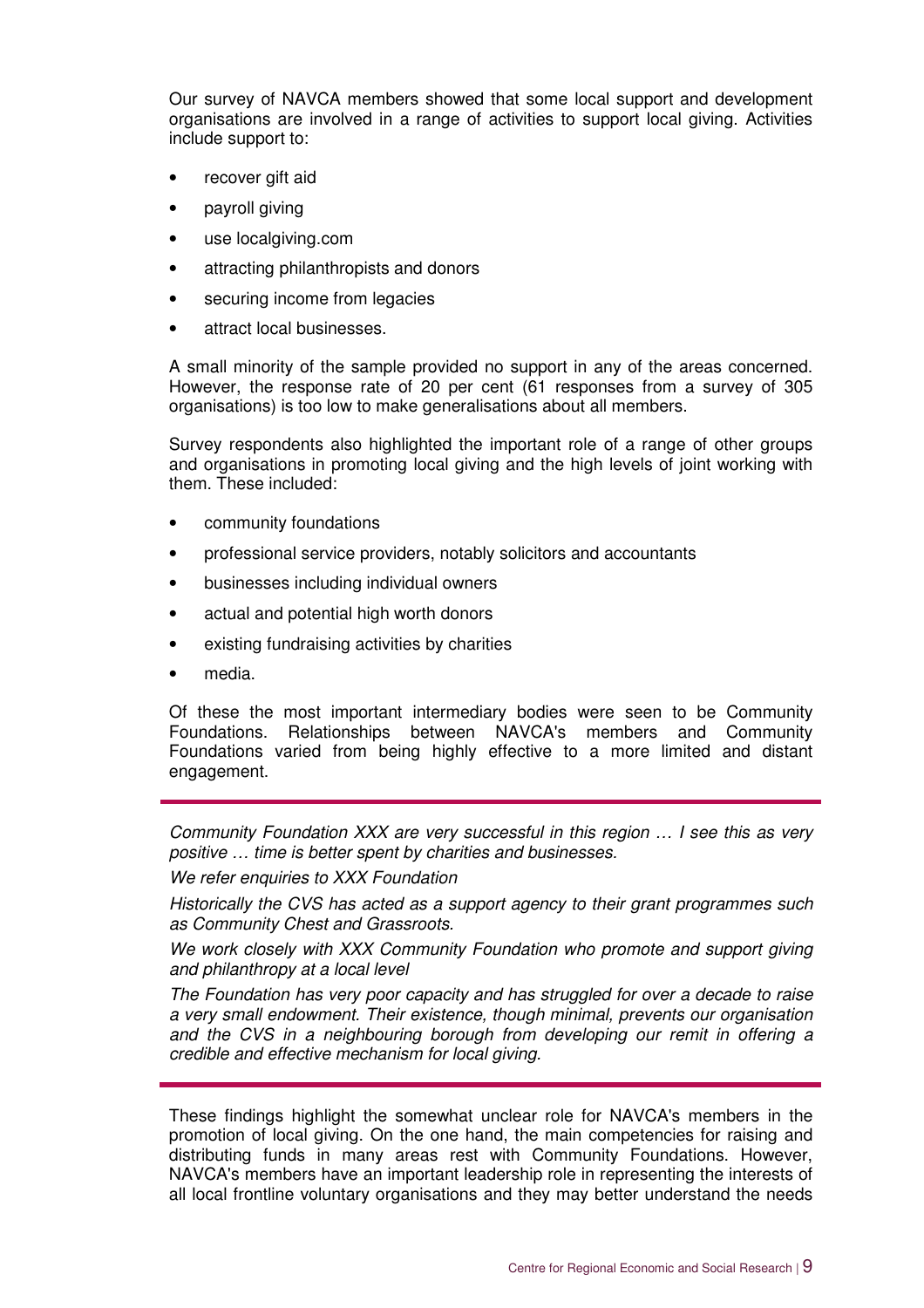of frontline organisations. Nonetheless, if local giving is to be developed, a key starting point for NAVCA's members would appear to be the cultivation of good partnerships.

**Lessons for NAVCA and its members**: building relationships with the Community Foundation Network and individual community foundations is an important starting point. A focal point could be to develop a **local strategy for giving** which builds out from a common and shared issue. For example, bringing a focus to what is seen a social issue facing the local area.

But what is the trigger for partnership building? Asking questions to identify the problem would seem an obvious answer. This was a catalyst for Islington Giving which developed from a research study called *Invisible Islington: Living in Poverty in* Inner London<sup>15</sup> which revealed the large disparity in wealth within the London borough and that there was little interaction between the wealthiest and poorest. The research was seen as a trigger for local action, and initially through work with other charitable trusts.

Asking questions and identifying problems was seen to be a step towards raising the profile of a frontline charity or foundation. A consistent theme throughout the case studies was around profile raising and communication, something we discuss further in the following section. Throughout the case studies and stakeholder interviews we were made aware of examples of events which engaged donors and potential donors. Interviewees stressed the importance of networks and word-of-mouth contacts, especially in engaging high worth donors; cold calling and direct mail approaches were largely dismissed.

### **3.2. Communications and relationships**

Four broad inter-related factors were found to underpin successful approaches to local giving, whether used by individual frontline charities or community foundations:

- understanding local donors
- leadership, staff and trustees
- building connections and managing relationships
- information, marketing and media.

#### **3.3. Understanding Local Donors**

 $\overline{a}$ 

National data highlight both the importance of the huge number of small donations but also high worth individuals making a few high value donations. This pattern will be replicated at a local level although opportunities will vary. One interview also highlighted that many charities do not ask for cash enough and recognise the benefits of unrestricted funds on their accounts. As we discuss in the next section asking for donations can be cumulative, does not require the involvement of professional fund raisers and can become a routine part of what charities do.

<sup>&</sup>lt;sup>15</sup> The full report is available at: www.cripplegate.org/wp-content/uploads/Invisible-Islington-Nov08.pdf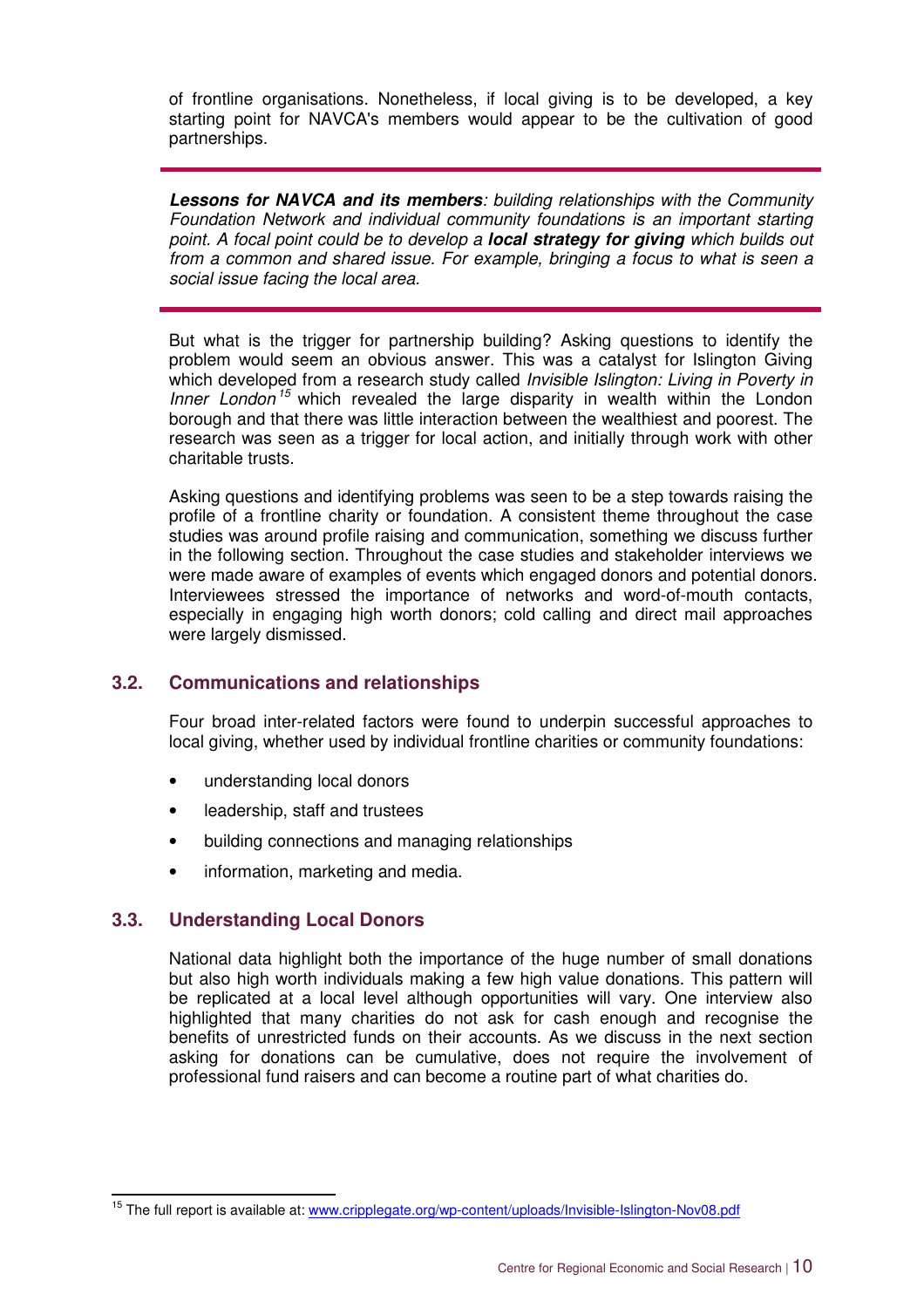**Lessons for NAVCA and its members**: attracting donations from high worth individuals is often about building and managing relationships. There appears to be an opportunity for NAVCA's members to work jointly with community foundations to help build networks between front line voluntary organisations and donors. Professional services such as accountants and solicitors should be part of any partnership to develop a strategy for local giving.

Most attention was drawn to the scope to understand the local donor base, and in particular the identification of possible high worth individuals or businesses. It was felt that local charities sometimes miss opportunities to build local relationships with possible donors. This issue was highlighted indirectly by the Barclays Wealth 2011 UK Wealth Map which mapped the location of millionaires in the UK by region, but also included survey research to identify those who might be interested in charitable giving (Barclays Wealth 2011).

Research in the United States has shown how US Census data (which contains data on personal income, unlike the UK Census) can be used to map the location of neighbourhoods with higher concentrations of high worth individuals (Irvin 2008). The nearest potential proxy in the UK is to use Land Registry information to identify concentrations of high value housing. Perhaps more importantly, local knowledge and connections appear vitally important in understanding not just where donors are but who they are.

A further area which was identified as being underdeveloped by local charities was around closer working with professional advisers such as accountants and solicitors. Advisers may play a range of roles including providing taxation advice on how gifts can be offset against tax but also advising individuals considering making a legacy to a charity

Why the US is different. "Philanthropy in the US is a social institution that takes on meaning in a culture of individualism and private initiative and in the absence of a comprehensive welfare state, especially in health provision … US philanthropy is not just an option which wealth provides but is a defining characteristic of the elite. In all these respects the US differs markedly from the UK." (from Theresa Lloyd, Why Rich People Give, summary of the book)

in their will. Major charities appear to have identified advisers as a key route to market to potential donors, but to a large extent this has been missed by smaller local charities. This appears to be an opportunity for NAVCA's members.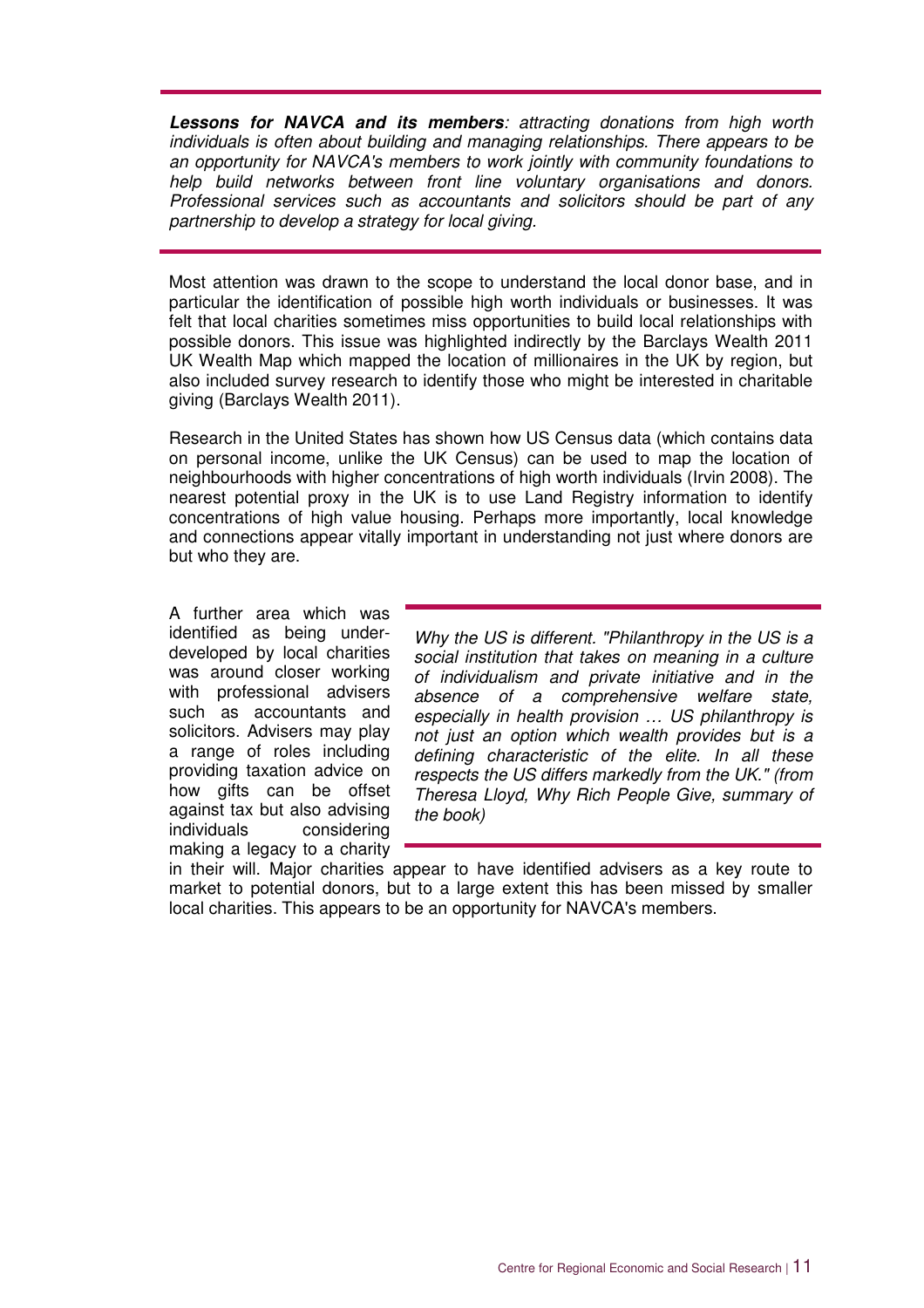#### **3.4. Leadership, staff and trustees**

The report, Why Rich People Give, points to the importance of leadership, staffing and trustees in charities, as the quote below highlights. We found that the nurturing of donors need to be someone's responsibility and where that included major donors, work with individual donors should be led by an individual. Even in smaller charities, identifying someone to lead on donations is important. As donations increase then approaches

**Key skills required by charities**: "fundraising and the development of these relations are seen as integral to the mission of the organisation … job descriptions, work plans and person specifications at senior level throughout the organisation need to give effective time to nurturing relationships with major donors" (Why Rich People Give, summary to the book)

can become more sophisticated. Trustees were seen to be an important source of support in developing donor strategies, whether in terms of connections or being able to be a wider advocate for the charity. The power of a trustee being able to say 'I give to this charity' was also found to be very important in terms of conveying the work of a charity.

Where charities were engaging corporate sponsors, or involving an organisation in a payroll giving scheme, it was important to ensure that the chief executive and directors of an organisation backed the charity or scheme: for instance by being able to state that they use payroll giving.

Case study interviews highlighted the challenges involved in developing strategies to support giving. Some organisations were able to draw on a range on volunteer support, including from trustees, which provided both expertise and connections. In other cases organisations had been able to secure external funding or were able to combine funding from Grassroots Grants and other programmes in innovative ways. Although our survey of NAVCA's members revealed that some were providing support around giving, it was not possible to discern the extent of this. The case studies revealed that it is possible to secure support, particularly in developmental stage. Nonetheless there appeared to be some notable differences in the access some areas had to resources from volunteers or professional pro bono support. This may be a limiting factor in some areas in the development of local giving.

### **3.5. Building Connections and managing relationships**

Fundraising from individuals or businesses differs greatly from strategies to secure grants and contracts. Above all we found that it was about building relationships and connections, and the management of these relationships. This could take many forms as the following quotes reveal: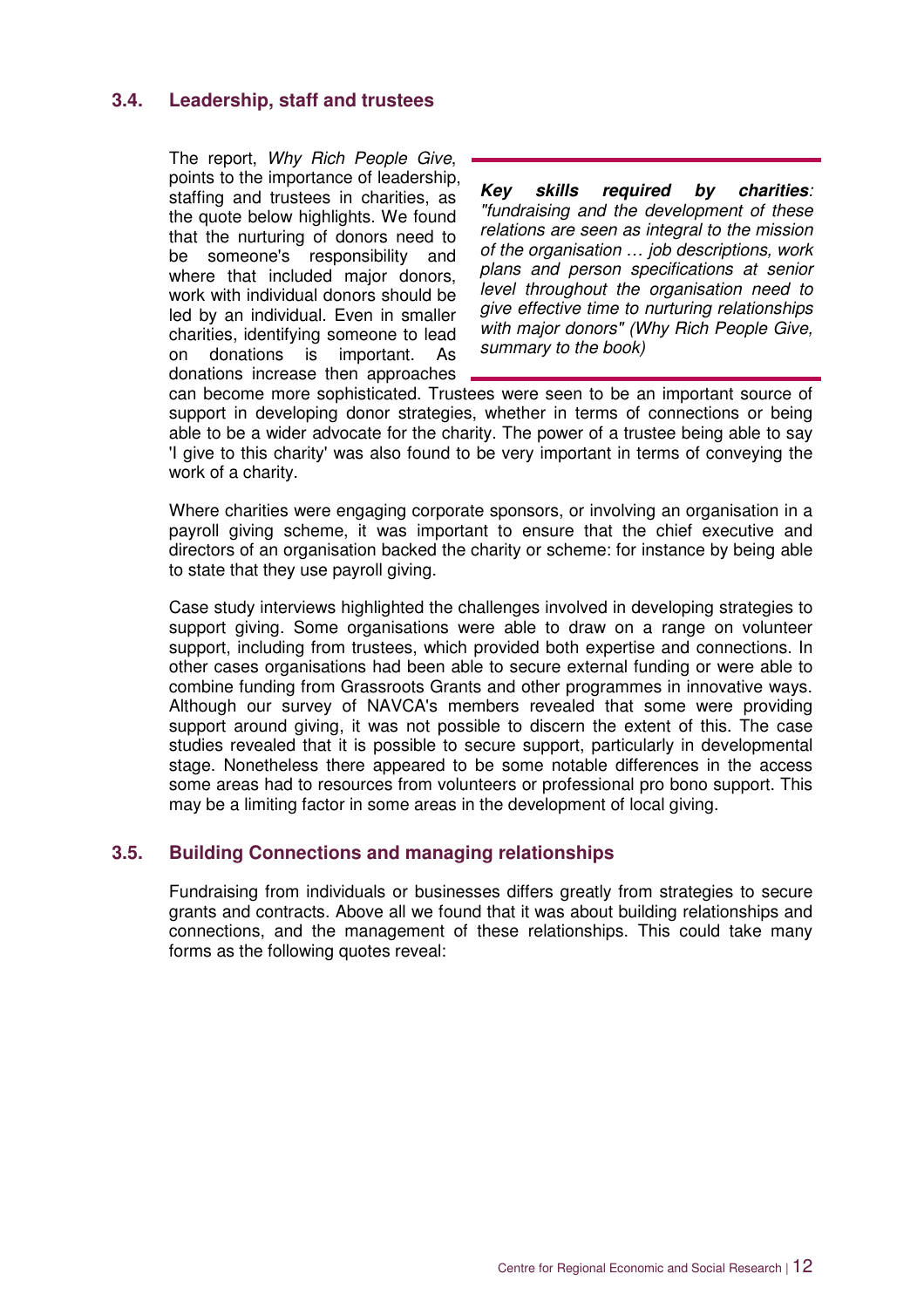People are interested in local philanthropy because they like to feel a close connection with the charities they are supporting. It is hard work and it hasn't been easy to do big fundraising in this economic climate, but it is possible to do it if you have a good story and a good product. The most effective way to approach people is by personal introductions, it's much better than high profile publicity campaigns, cold calling or cold marketing.

The book 'Why Rich People Give' highlights that giving is about personal relationships. It is also important to demonstrate to people that their money is going to go somewhere where it is going to make a difference

Charitable giving is a very personal thing, people give to people they like and are impressed with and trust, but they also give to causes that are close to their heart. Giving isn't something done with the head, it's something done with the heart. If the charity can relate that it is going to the donor's personal interest then that's going to unlock their giving.

**Lessons for NAVCA and its members:** there appears an important role for NAVCA's members to lead local partnerships around local giving. Members have unique access to frontline voluntary organisations and this should provide them with a powerful position.

We also found examples of the need to institutionalise relationships in some more stable and established way. Three examples illustrated this well. First, in the late 1990s and early 2000s areas such as Sheffield, Newcastle and London launched city based employment bonds. With the support of the organisation CityLife (now renamed as Allia) local areas were able to launch a financial product which individuals and/or businesses could purchase. Their investment was guaranteed but they could choose to wave any interest returns. Funds were then invested in community projects. However a key part in the process was the building of a relationship between the investor (the donor) and the recipient organisations. This might be through annual events for investors to meet recipients or through newsletters highlighting: successes. Through these steps relationships were developed and deepened.<sup>16</sup>

"there is a need to gain a high level of local knowledge and to ensure that people get involved who have a lot of influence in Lancashire, such as the Lord Lieutenant, and people who have a good network of contacts" Community Foundation Lancashire

 $\ddot{\phantom{a}}$ 

Second, the experience of the Community Foundation Lancashire also pointed to the role of local elites as the quote below indicates: "there is a need to gain a high level of local knowledge and to ensure that people get involved who have a lot of influence in Lancashire. such as the Lord Lieutenant, and people who have a good network of contacts". The role of elites as mobilisers of local

giving was also highlighted in other settings, particularly in championing particular

<sup>&</sup>lt;sup>16</sup> Affleck, A. and Mellor, M. (2005), The Newcastle employment bond: investing in local communities, Local Economy, 20:1 pp. 53-66.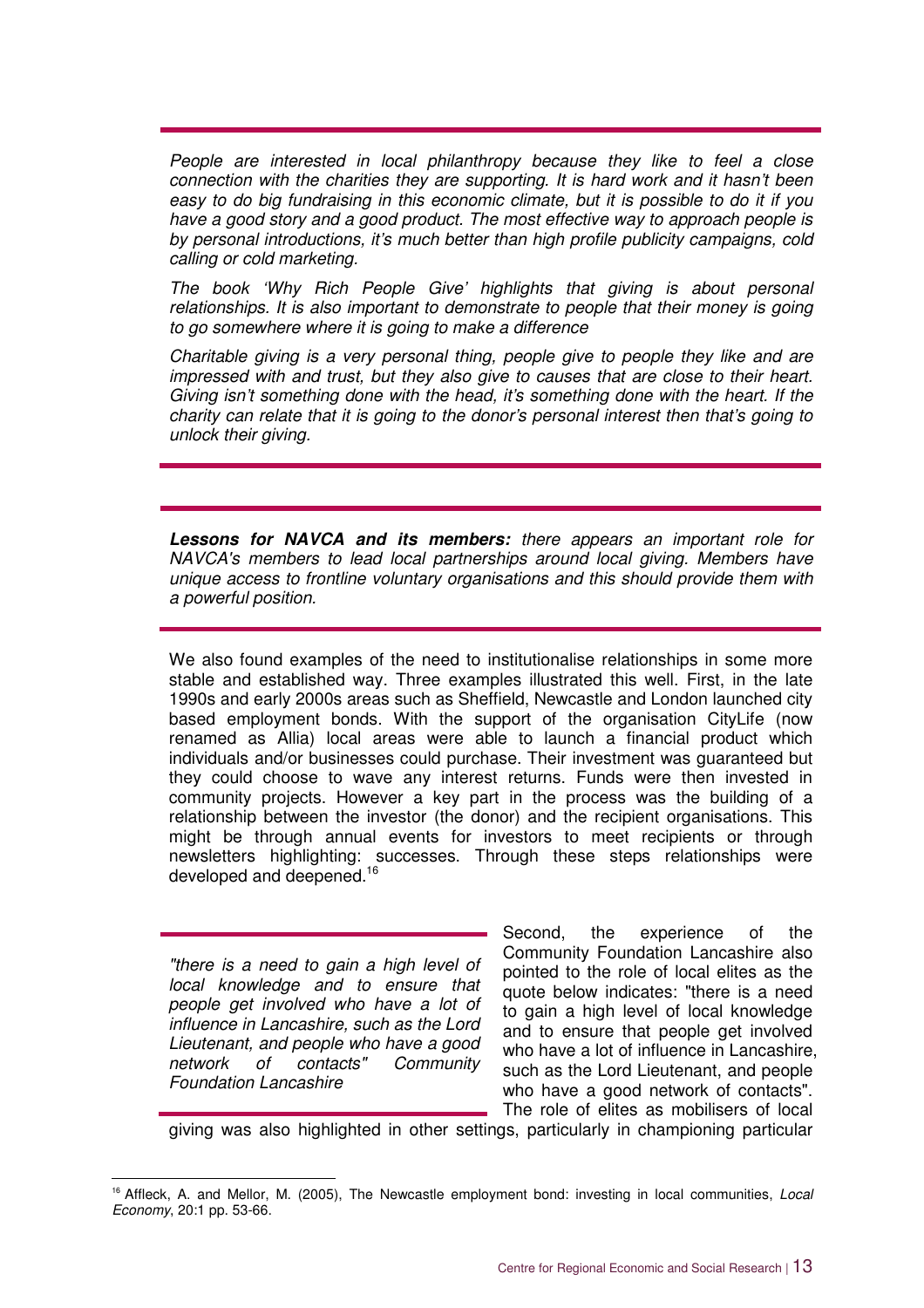causes. Third, one Community Foundation highlighted that it had moved to a 'Philanthropy Services model'. Where "they have one person dedicated to new philanthropy - to developing new donors, and they also have a team of people who each have a portfolio of donor relationships and funds, and they manage both the relationship with the donor and the grant maker, which helps with the engagement, because it's a client relationship - the donor has one named person that they deal with."

**Lessons for NAVCA and its members:** if local giving is to increase and a successful strategy implemented, chief executives and trustees of NAVCA's members need to make this a priority and provide necessary leadership. This may involve prioritising staff posts for local giving or negotiating the attraction of staff from other organisations on a pro bono or externally funded basis.

#### **3.6. Information, Marketing and Media**

Information management was found to be an important feature of both individual charities and community foundations. One community foundation highlighted the breadth of its information systems in terms of websites, newsletters, Facebook messages, electronic bulletins, all which can be used for promoting the activities of the foundation. This was reflected in the work of individual charities: routine (quarterly) information is important for updating donors of the work of charities and highlighting successes. These should also include direct debit and standing order forms. Where this worked well in small charities we found that a staff member was given the role to manage information effectively and to coordinate communications external fundraising advice was not seen as necessary for on-going activities.

Another community foundation highlighted that it rarely 'cold calls' individuals i.e. individuals that have never heard of the community foundation. The foundation mainly relies on word-of-mouth. It has a development committee and the board as a whole plays a role in development in terms of helping with introductions and by making a contribution according to their means and status - they are expected to give in some way beyond being a board member, that may be through a fund or giving time to activities. It is important that the Board members lead by example. The foundation encourages existing donors to talk to friends, relatives and work contacts, so they can be referred to the foundation. Hence, there is a flow of contacts, as well as donor cultivation events where donors can bring somebody with them. A lot of the recruitment is word-of-mouth and referrals, and very little work focuses on researching wealthy people to be approached as potential donors.

Events were seen as important in bringing donors together with funding recipients. In Lancashire, it was highlighted that the Spirit of Lancashire Award was a successful way of raising the profile of the community foundation and at the same time recognising the real achievements of frontline groups that have been supported by the foundation. Also, an event had been run for two consecutive years, to bring together potential donors and people involved in the foundation with people who are doing real things to improve their local communities.

Small private events were found by some community foundations to be most successful: existing donors or board members might host events in their own homes; or hold roundtable discussions were people might feel comfortable about talking about money and giving and where they can meet people who are already involved. These methods can generate contacts which can then be followed up by the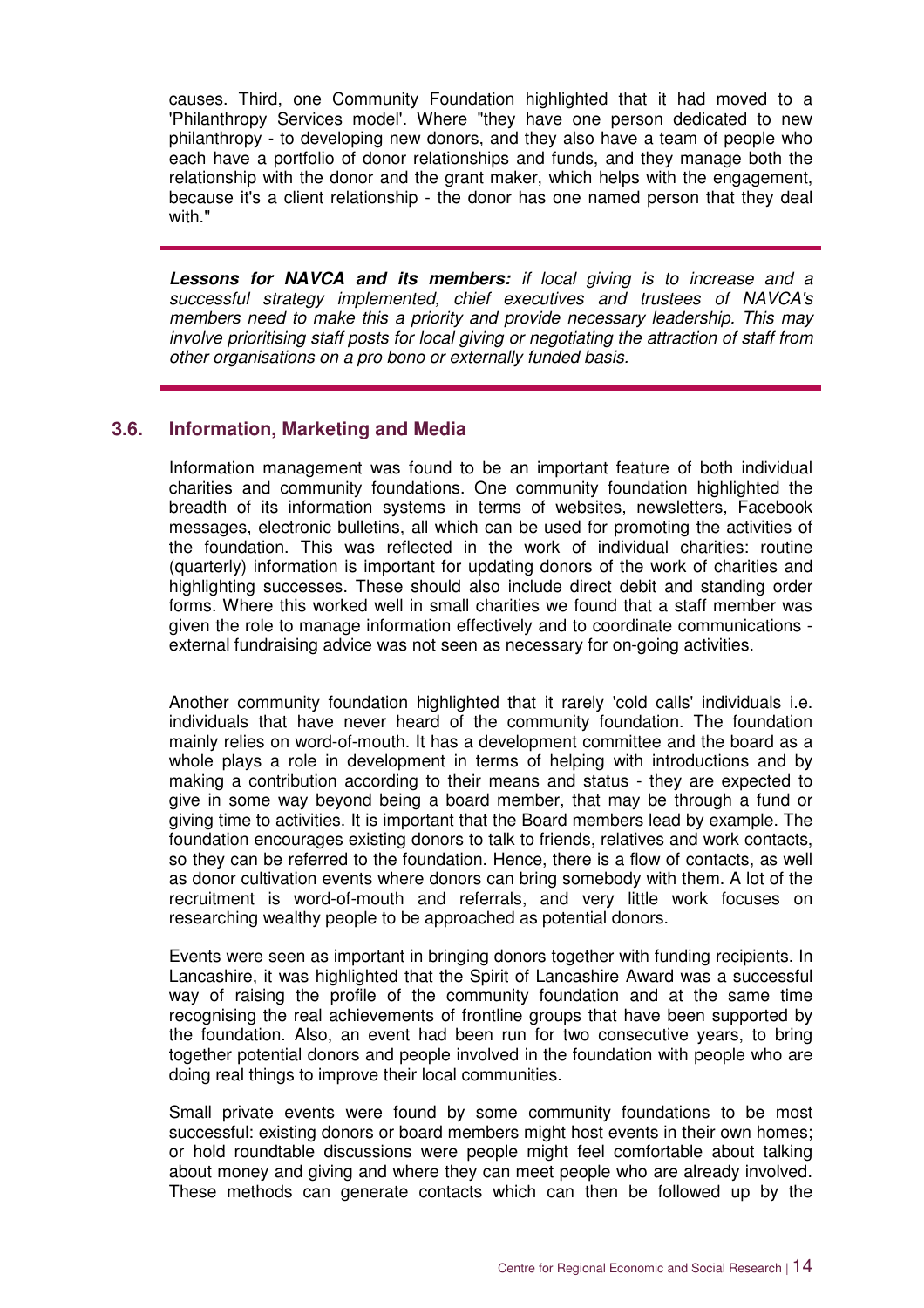community foundation. The work of the community foundation is led by the connections and networks that existing donors and board members already have rather than cold-recruiting people.

The coordination of media activities was found to be important with local media often keen to showcase the work of local charities and even to sustain interest in particular charities. Building relationships with the press was an important part of this, and again trustees were often better placed to advise on appropriate approaches. Increasingly, charities have also found that a relatively low cost approach to marketing is the use of social media, especially where this is used in tandem with face-to-face contacts and is routinely maintained.

**Lessons for NAVCA and its members:** a key role which is currently not being played consistently is around the promotion and sharing of good practice around local giving: this could include quite simple guidance on asking for donations through to the use of social media.

### **3.7. Technologies for giving**

Our research revealed an array of practices, techniques and approaches which could be important to increasing giving. As such, we use the term technology to describe each one although they may not include specific technological aspects, such as the use of information technology. Some aspects are outside the remit of this study, notably incentives for giving from changes to the tax system. Our focus includes the following:

- payroll giving
- Gift Aid
- localgiving.com
- impact measurement and reporting
- fundraising standards
- social media.

#### **Payroll giving**

735,000 employees in the United Kingdom use payroll giving and in 2011/12 gave around £118 million. It is used extensively by larger employers although practice is variable. The use of payroll giving is slightly down on 2007/2008 although amounts donated have increased.<sup>17</sup> A simple example of Payroll Giving is outlined below.

 $\overline{a}$ <sup>17</sup> Based on a report undertaken for HMRC by Willis Kennedy. Press release is here: http://www.wilkinskennedy.com/newsand-press/press-releases/first-recovery-in-numbers-using-payroll-charity-giving-since-credit-crunch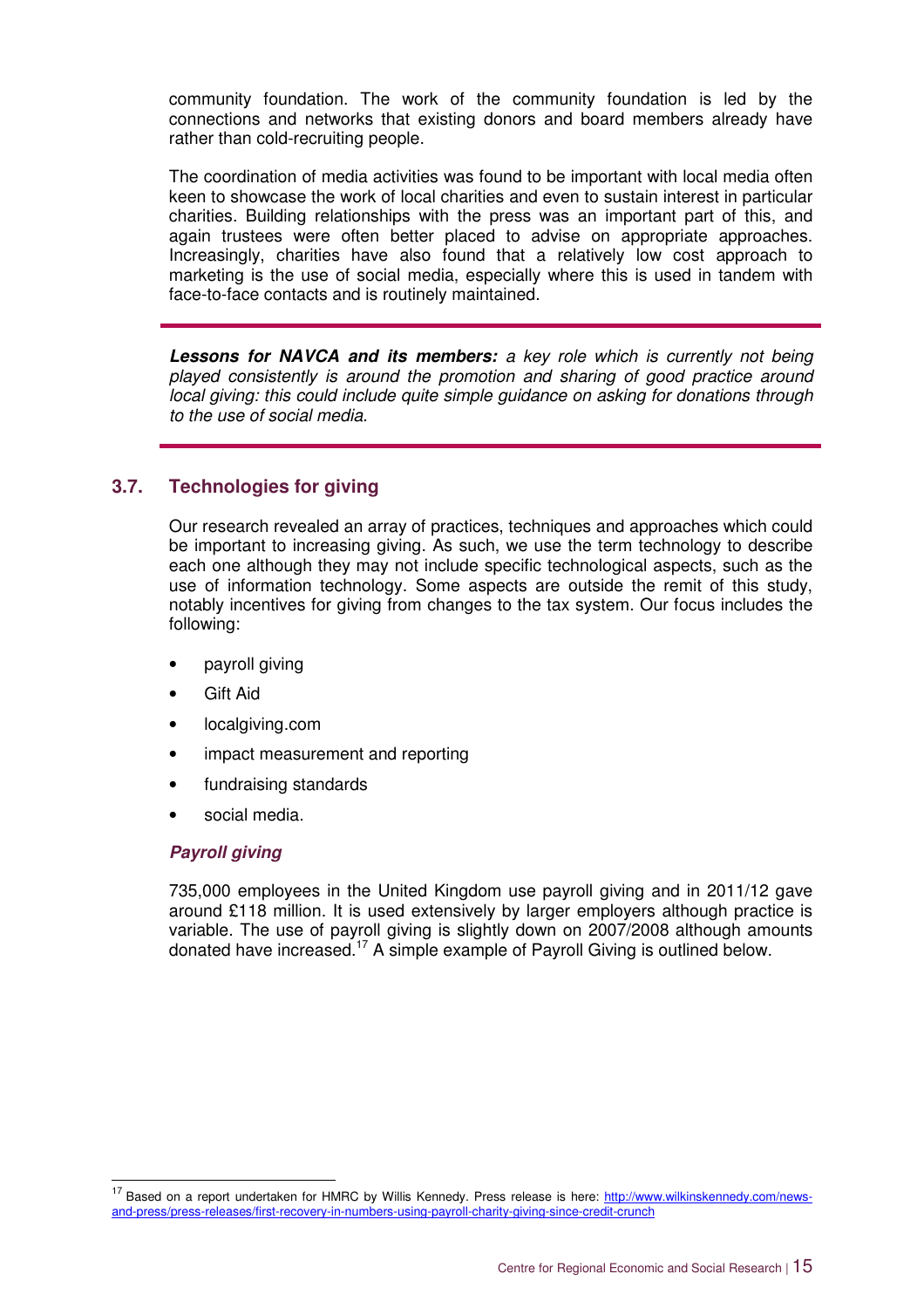#### **Box 2: What is Payroll Giving?**

- Payroll Giving is a flexible scheme which allows anyone who pays UK income tax to give regularly and on a tax free basis to the charities and good causes of their choice.
- Payroll Giving donations are deducted before tax so each £1.00 you give will only cost you 80p, and if you're a higher rate tax payer it will only cost you 60p.
- Payroll Giving (also known as Give As You Earn or workplace giving) is a valuable. long term source of revenue, providing regular income to help charities budget and plan ahead more effectively. Employees can choose to support any charity of their choice with a regular donation direct from their pay.
- It's cheaper because its tax free for example, a donation of £5 per month costs the basic rate tax payer £4.00 (the taxman pays the rest!)
- Higher rate taxpayers- the only way to pass on your 40% or 50% tax to charities. Only 28% can be recouped via other ways of giving.

Source: www.payrollgiving.co.uk/

One of our case studies, Merton Voluntary Service Council (MVSC), has been active in developing Payroll Giving. Together with Merton Chamber of Commerce they developed a Transforming Local Infrastructure project to employ a business engagement manager in the chamber. One of their key roles is to promote payroll giving to employers. The set-up of the scheme is subsequently done by an expert. Payroll giving is linked to a fund which MVSC are administering on behalf of the local authority, NHS, Policy and Fire Service where donations are matched and then distributed to local community and voluntary organisations. The project seeks to make it straightforward for all employers to engage with payroll giving. It also includes aims to encourage senior figures in public and private sectors to sign up to the scheme. Alongside the business engagement manager, a volunteering strategy programme manager has been appointed to support the projects which are set up.

The link between payroll giving and the local community is an important one and is intended to increase connections locally.

Payroll giving has been criticised recently by nfpSynergy for its inflexibility. In its place it is recommended that employees are asked to set up direct debits with charities (on which Gift Aid can be recouped) with employers encouraged to match fund donations. This scheme is also more portable as employees do not need to set up new arrangements if they change employer.

#### **Gift Aid**

According to the Charities Aid Foundation, charities are estimated to lose £700m a year through unclaimed Gift Aid. HMRC estimate that the total value of Gift Aid is worth £1 billion a year to charities and donors together. These figures suggest that considerable progress needs to be made in reclaiming Gift Aid. Gift Aid should be straightforward to administer. All charities recognised as such by HMRC are eligible and annual record need to be maintained, including:<sup>18</sup>

• all Gift Aid declarations and confirmation that the charity has advised the donor that they must pay at least as much UK tax (for the tax year that they donate) as the amount your charity will reclaim on the donation

 $\overline{a}$ <sup>18</sup> Further details from HMRC are available at: www.hmrc.gov.uk/charities/gift\_aid/basics.htm#5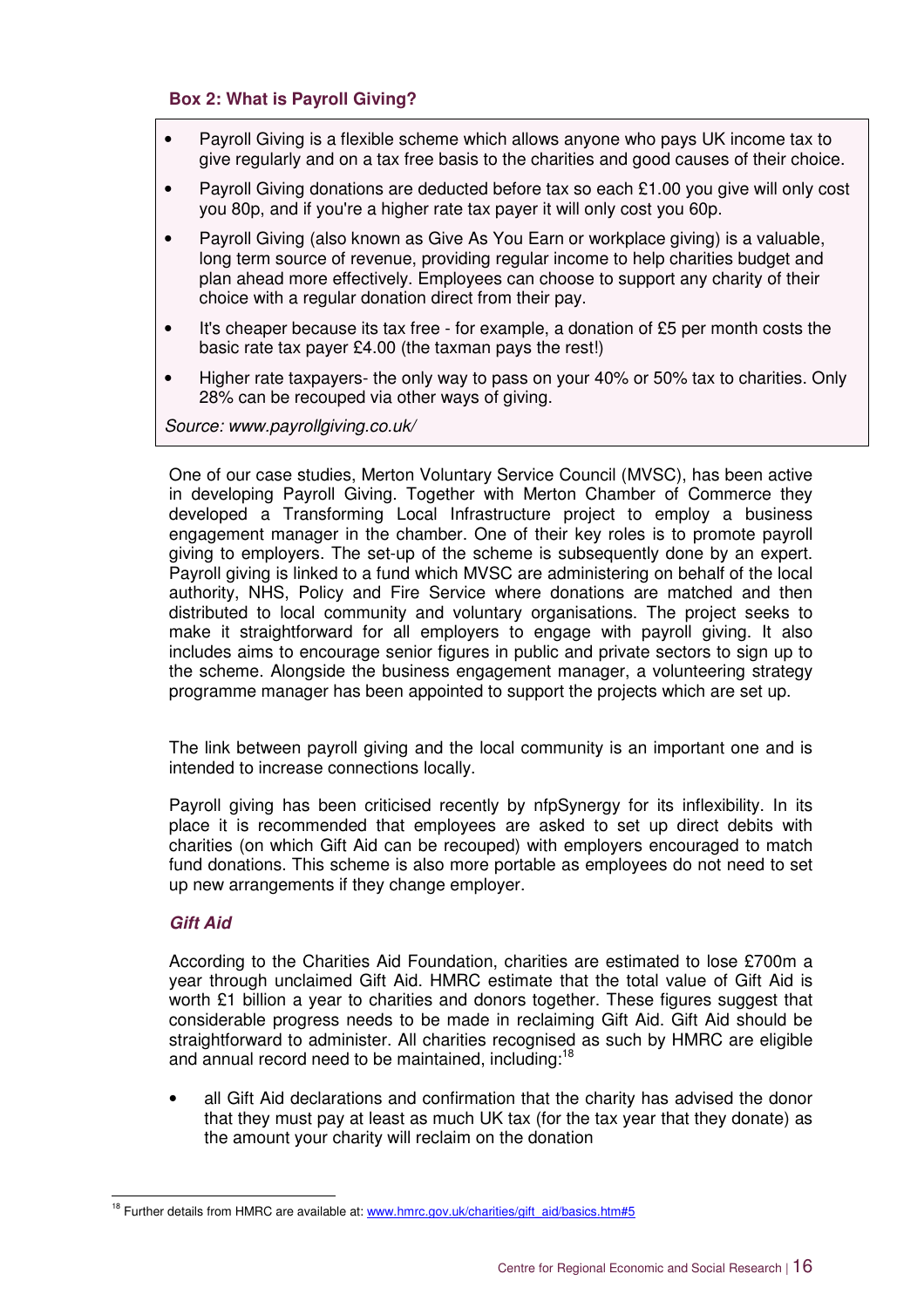- any cancellations of Gift Aid declarations
- any benefits the charity provides to donors.

**Lessons for NAVCA and its members:** we argue that quite simple demonstrations of local giving to bring a wider culture change. There appears considerable scope for members to work with major local employers and chambers of commerce either to promote payroll giving or organisation based charity giving campaigns. A key strength of NAVCA and its members is its relationship across the frontline of voluntary organisations.

One of our case studies, Sussex Community Foundation was including Gift Aid in its matching of its Grassroots and Endowment Challenge initiatives. Therefore, a £100 donation received £25 in Gift Aid which was then matched to make a total of £250. Depending on tax changes Gift Aid may also receive transitional tax relief, for instance between 2008-11 reliefs equated to an additional three pence in the pound on donations.

High net worth individuals are also likely to be aware of gift aid because their accountants may advise them that donations to registered charities are exempt from higher rate tax rates.

**Lessons for NAVCA and its members:** many members already promote the use of Gift Aid and there appears to be considerable scope for this to go further.

#### **Localgiving.com**

Localgiving.com, founded by Marcelle Speller, was launched in 2008 and piloted by eight community foundations over the following two years. It has now been rolled out across the United Kingdom. 95 per cent of donations go to the nominated charity with the remainder used to cover administration costs and a return to the two foundations which are its shareholders (Community Foundation Network and Ardbrack Foundation). Charities registering on the site pay £60 plus VAT, with the fee for the first three months waived. Localgiving.com is growing although coverage across the United Kingdom appears quite variable. For instance, we found five charities from Sheffield on the site, 4 charities from Newcastle, 54 charities from Brighton and 158 charities from London.<sup>19</sup> In August 2012 2,357 charities were registered on the site. Despite the fee structure, Localgiving.com appears a relatively cost effective means for charities to engage in fundraising and it can provide them with an infrastructure for online fundraising for far less than it would cost for a bespoke site. Each charity hosts information on a page to a common format, with some information provided about the size of the charity, staffing, key aims, outcomes and a range of suggested donation sizes. Local community foundations check the accuracy of material which is hosted on the website.

#### **3.8. Impact measurement and reporting**

Routine communication with donors through media ranging from newsletters to Facebook posts can provide a means by which a charity retains its profile with a donor. Donors can clearly decide what they do with this information. There has also

 $\overline{a}$  $19$  Figures correct on 8 August 2012 including a 15 mile radius from the city.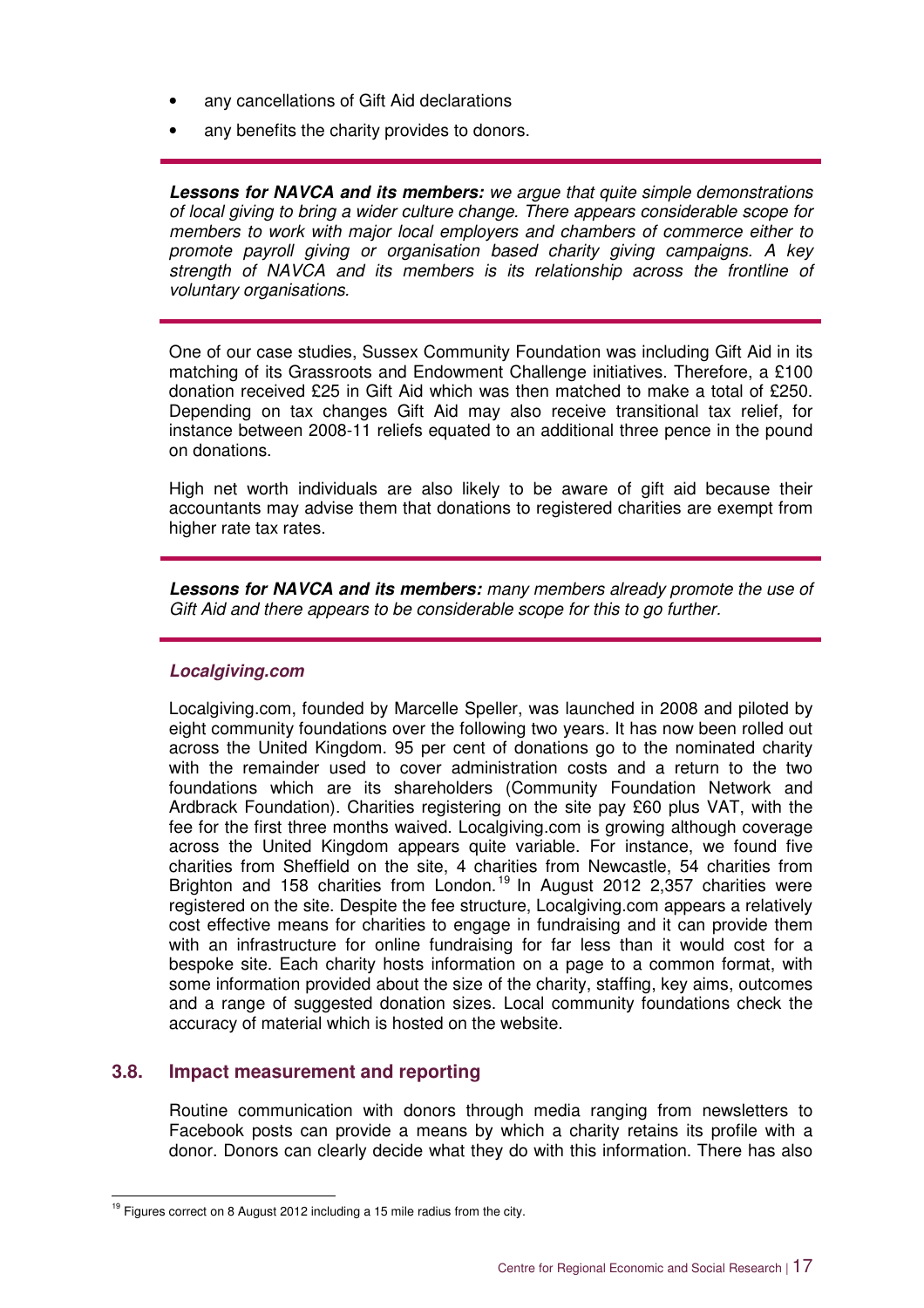been some debate around the extent to which charities seek to report their impact to donors. Such reporting currently ranges from the use of case studies to quantitative measurement, including the use of frameworks such as social return on investment. Issues of scale are important here - a major charity is likely to be more able to report on its impact than a small charity run by a small staff group and reliant on volunteers. Nonetheless, providing some simple updates on impact, perhaps including narrative accounts of those helped by a charity or the numbers it has helped are probably all that it is required and is better than providing no information.

**Lessons for NAVCA and its members:** localgiving.com is not yet widely used and this appears to be a missed opportunity for some voluntary organisations: especially those organisations which actively use the web or social media for their fundraising campaigns.

### **3.9. Institute of Fundraising: Codes of Fundraising Practice**

The IoF's Codes of Fundraising Practice agreed by its Standards Committee provide clear guidance to charities. Guidance clearly sets out what charities **must** do to comply with regulation and law, what they **ought** to do if members of the Institute of Fundraising and what they **should** do to follow good practice. The Codes are wide ranging with specific guidance on subjects including working with businesses, major donor fundraising, raffles and lotteries, management of collection points, data protection and telephone fundraising.<sup>20</sup> Many of NAVCA's members have also produced guidance notes or factsheets to local organisations to provide an introduction to fundraising and to alert them to key legal issues.

**Lessons for NAVCA and its members:** there is a role here for the better sharing of good practice, whether this is examples of simple reports to report activities through to more sophisticated approached which assess impact.

#### **3.10. Social Media**

Social media offers organisations and groups considerable opportunities, but there are also great risks. Whilst giving via social media sites is currently relatively small it is expected to grow rapidly. Large and major charities now routinely use Facebook pages and Twitter streams to communicate with donors and supports. There are also some poignant examples of the power of social media to reach a huge audience within minutes or even seconds: Claire Squire's marathon JustGiving page is perhaps the most well know example. What this case shows is not so much the use of social media, but rather that a powerful message could be spread quickly and result in an enormous amount of *impulse giving*. Moreover, the level of interest was then rebroadcast as a story in its own right on television and in the press. Social media would appear to offer opportunities for small groups and organisations to reach a much larger audience.

 $\overline{a}$ <sup>20</sup> The full set of codes are available at: www.institute-of-fundraising.org.uk/guidance/codes-of-fundraising-practice/codesdirectory/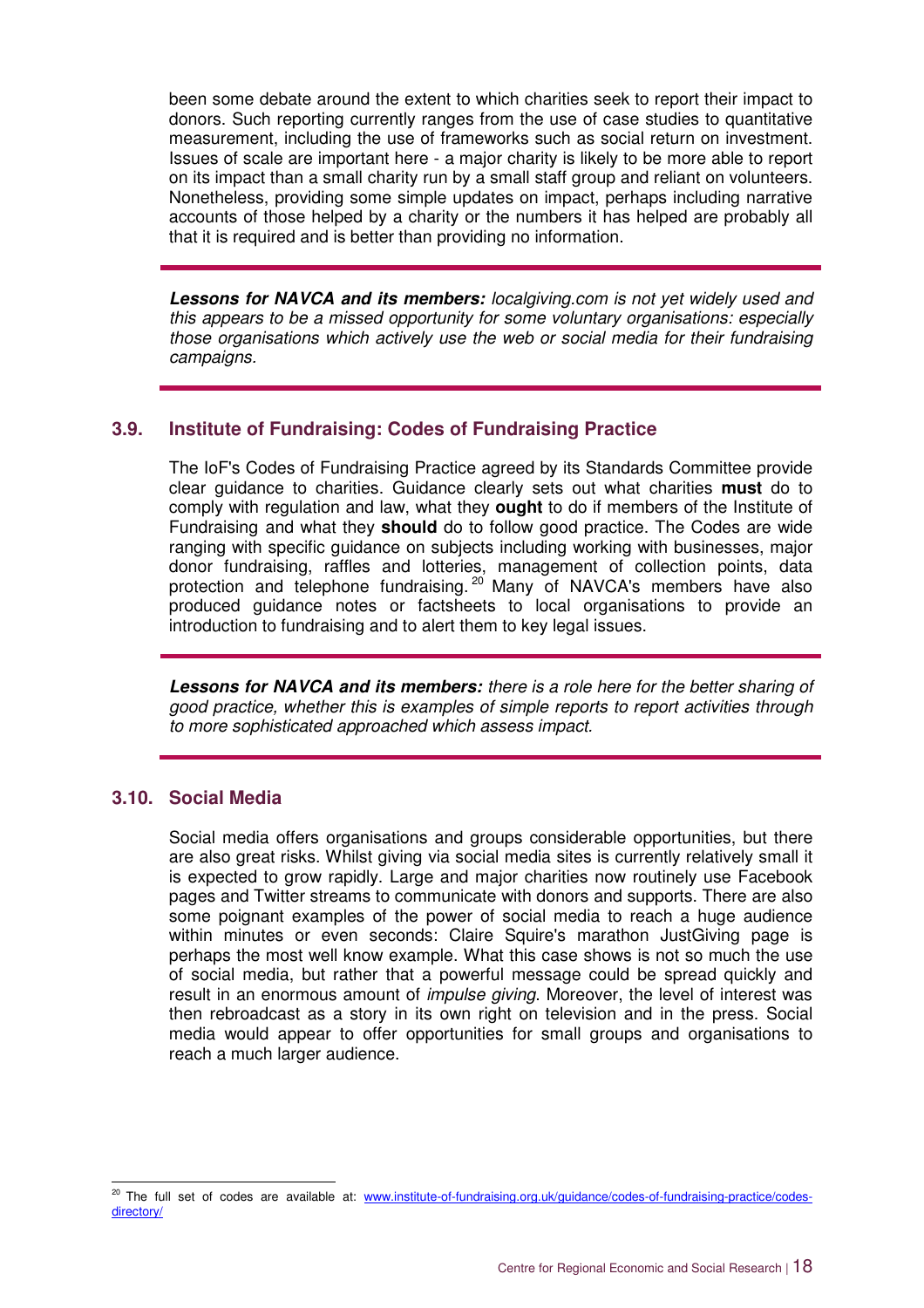**Lessons for NAVCA and its members:** further research is required into the opportunities for social media and training required so it can be best used by local voluntary organisations.

Social media in the future: "What is clear is that charitable donations form a vital part of the industry and new modes of giving offer huge opportunities for charities. It is also true that if a charity does not embrace new technologies in the way it interacts with the public it will be left behind" Panayiotou, S. (2012), 'Towards New Modes of Giving' Understanding Society. London: Ipsos MORI.

Social media also comes with considerable risks. It may not be seen as an authentic message or individuals faced with a huge volume of social media information automatically filter requests. Social media needs to be authentic and tied in many cases to personal interaction. A further risk is around the loss of control of key messages as particular feeds or tweets are reinterpreted and re-presented in ways which were not intended. As

such some consideration needs to be given to negative comments and how these are managed.

There is also an argument that social media may result in lower aggregate levels of giving. This is for two reasons. Firstly, amounts donated through social media may tend to be lower and more likely to be one-off rather than recurrent gifts: as such fewer direct debits are made and charities lose funding. Secondly, and tied to this one-off gifts may displace direct debits: recalling that individuals on average only donate to four charities, they may feel they have 'done their bit' after a few one-off transactions.

#### **3.11. Conclusion**

This section has set out what we have found to be important steps in developing local giving: the importance of capacity and leadership, the role of communications, and key aspects of giving which need to be considered. There was a general sense that approaches are locally specific, in part reflecting local conditions but also the capacity of individuals and organisations to develop local giving. This is perhaps one of the main lessons, whilst there is considerable scope to share practice and in some cases to scale up solutions, approaches will need to be developed locally.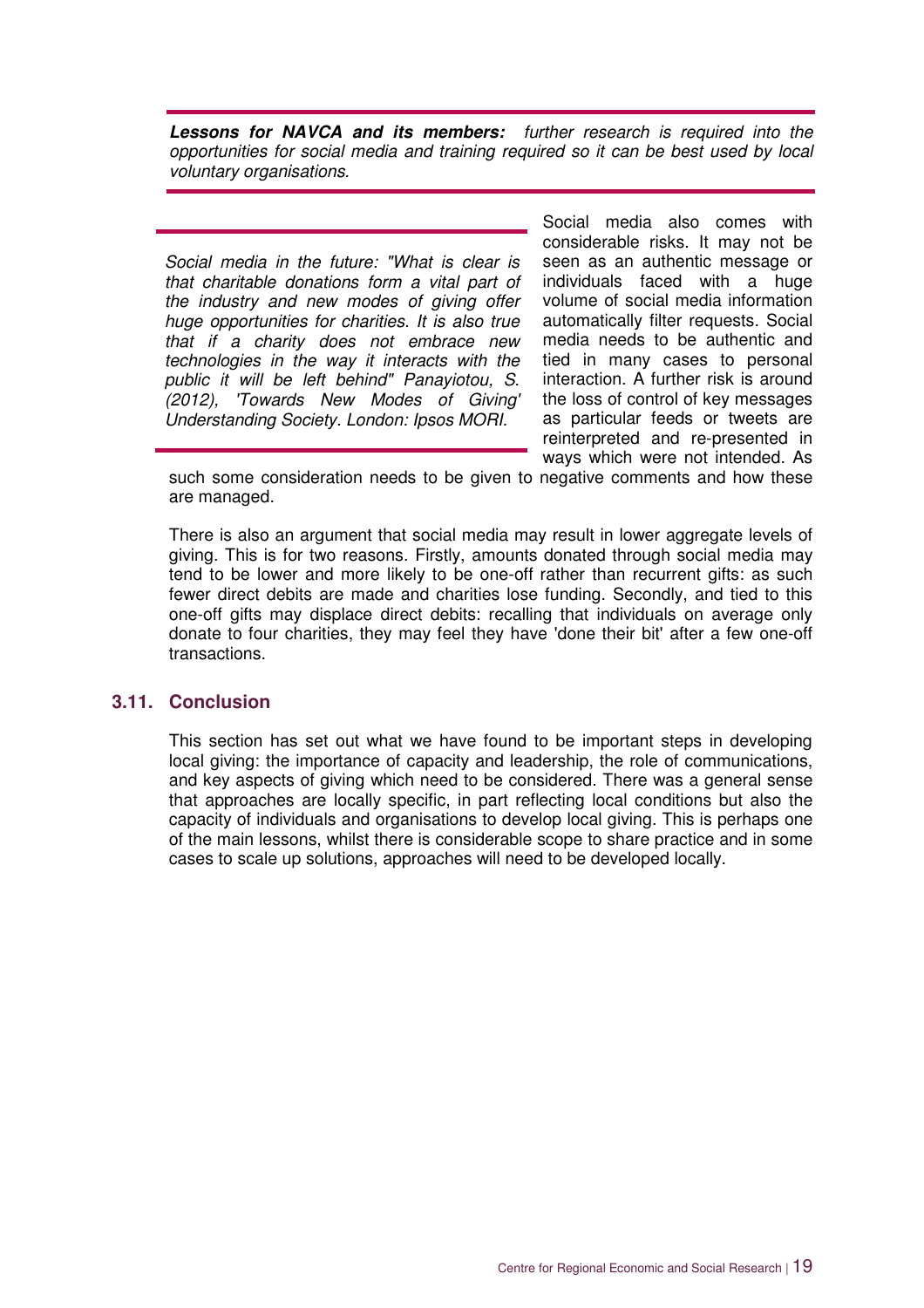# 4. **Conclusion** 4

### **4.1. Introduction**

Developing a strategy for local giving is very different from one to secure income from the public sector. This is in terms of the processes of giving and the motivations of donors. As such giving is not a simple replacement for a loss in public sector income, either by NAVCA's members or frontline organisations and groups. There appears to be tremendous scope to increase the level of giving in the UK and part of the contribution to this can be through local initiatives as outlined in this report. **There may also be winners and losers even if overall giving increases whilst public sector spending goes down: donors typically leave the prioritisation of social need to government and make choices based on personal preferences.**

If giving is made easier, it is more straightforward to claim gift aid and there is a campaign to raise the profile of giving then there may be an increase. However, the level of giving in the UK as measured as a proportion of national income has remained reasonably constant: it is higher than many other European countries, but considerably behind levels in the United States. Much of these differences can be explained by deep seated cultural and institutional norms, which can be very resistant to the most well considered government initiatives. **We argue that a realistic starting point is to focus on developing a local strategy and on processes which over time may start to change deep seated norms.** 

**Fundraising by charities in the UK is also a competitive endeavour**: although rarely made explicit, major charities go to enormous lengths to secure donations. In a context where giving is relatively constant, this is in effect competition. NAVCA's members and frontline organisations may consider than such competition, asking donors to make choices between charities in effect, goes against their core values. Nonetheless, the rise of competitive practices in the sector suggests that this is something which charities have to continue to fulfil their charitable purposes.

### **4.2. Implications for Practice**

This report has drawn together evidence of existing practices but also reflected on some of the barriers which local support and development organisations may face. Our survey of NAVCA's members highlighted than many already provide services which support frontline organisations and groups to secure donations. How widespread these are and how deeply they are embedded in NAVCA's members is open to question. Many will correctly have prioritised other agendas. A review of a range of NAVCA members' websites revealed that most provide some guidance on fundraising.

The research highlighted the importance of building partnerships and capacity to take forward local giving initiatives. We argued that doing this is a form of 'wicked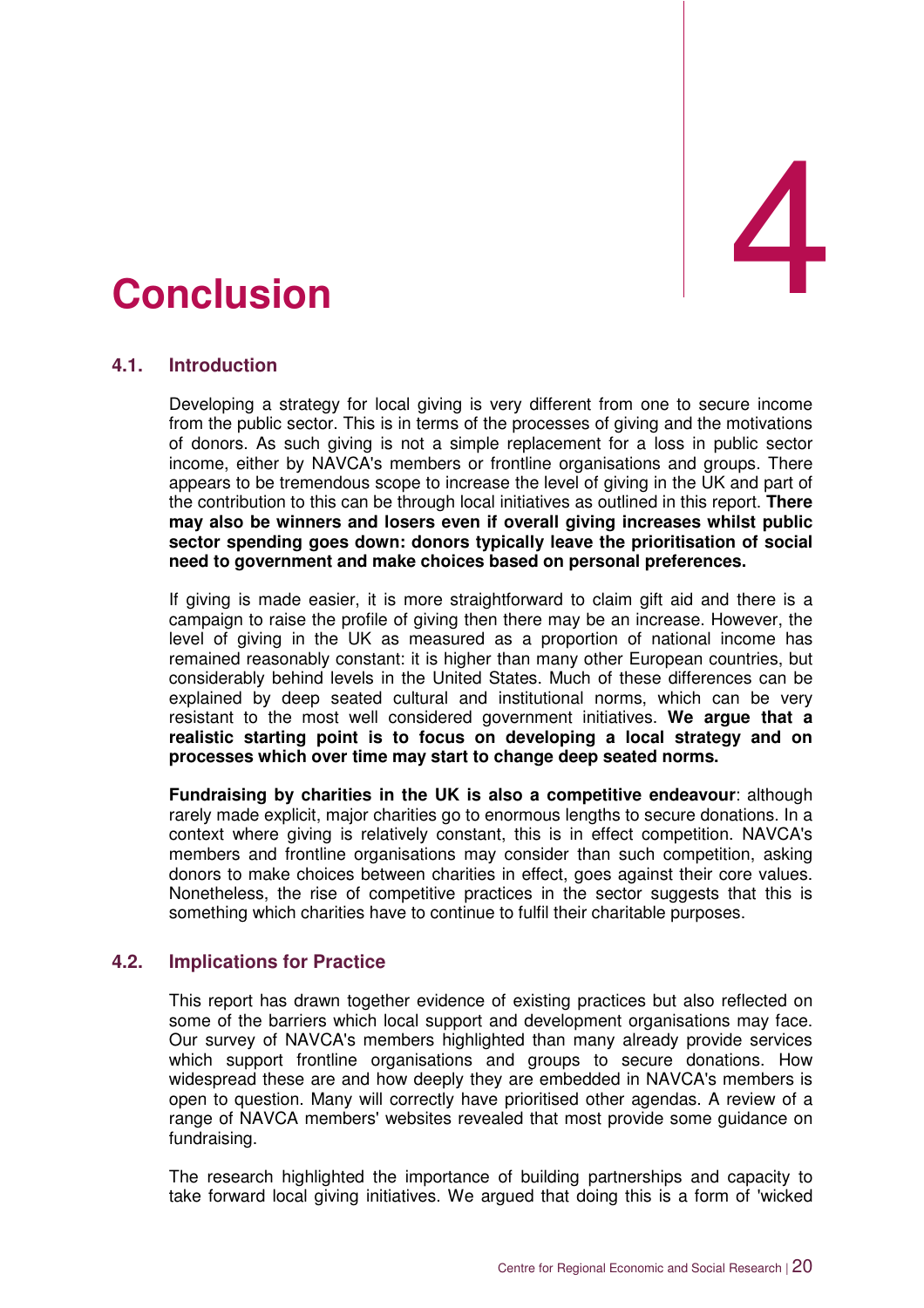issue': it is complex and there is no single right answer. What can be done is to ask questions and to provide leadership. An example of this was Islington Giving which grew out of a report commissioned into poverty in this London Borough. This provided a basis for further action and engagement and over time Islington Giving developed. As we reflect below it is an institutionalised practice and as such offers opportunities for NAVCA's members.

A recurrent theme of the case study research was around the role of community foundations and more broadly the role of the Community Foundation Network. Foundations work in most parts of the country and in many cases they have sought to grow the size of their endowments over the last 15 years. As organisations which are locally constituted and which raise funds locally their activities do vary in terms of scale and scope. Nonetheless they are key actors in the local giving field, particularly in raising funds and grant making. Where their role typically stops is around the provision of more wide ranging support to frontline organisations and groups, something which is central to the remit of NAVCA's members. This appears the terrain where there is most scope for further development, both in terms of partnership with community foundations where appropriate, but also in support to help individual organisations and groups raise funding from giving. A starting point may be the development of a local strategy for giving which is led by NAVCA's members.

An area which is worthy of further exploration is the extent to which local practices of giving can be institutionalised. This is where there may be a role for NAVCA's members. A well-established example is around local employment bonds which were established in various areas not just to raise funding for community groups providing employment opportunities, but which sought to build longer term relationships between donors and recipients. Similar examples were found around the use of grassroots grants which were matched with donations. Again building capacity in the sector but also requiring an infrastructure to effectively manage the funding. The current example of this is around the government's Community First Neighbourhood Match Fund Endowment programme which in theory could work in a similar way. However, it is as yet unclear the effect of this or what role NAVCA's members have played on the ground in local schemes.

### **4.3. Implications for Policy**

The policy agenda which will shape giving over the next decade will be shaped at both national and local levels. It is probably at a national level that changes to tax incentives, gift aid and the development of behaviour-related agendas (such as rounding-up, use of ATMs and social media) will take place. They will however have a local footprint and a key challenge will be around how local organisations and groups are able to engage with them. Nonetheless a perennial concern is that such changes may disproportionately benefit large and major charities.

A concern with the Giving Green Paper and Giving White Paper is that insufficient attention is provided to understanding how giving varies between areas, differing local capacities, deficits and opportunities, and the barriers local organisations and groups may face. Given the positive relationship between giving and income, there are likely to be more opportunities in some places than others - hence a suggestion that the footprint of national policies around giving will be uneven. This appears to be a major opportunity for NAVCA to lead a national debate around the local dimension of local giving: both to ensure that local voluntary organisations are not adversely affected but also that alternatives are developed to a debate which thus far has been framed at a national level.